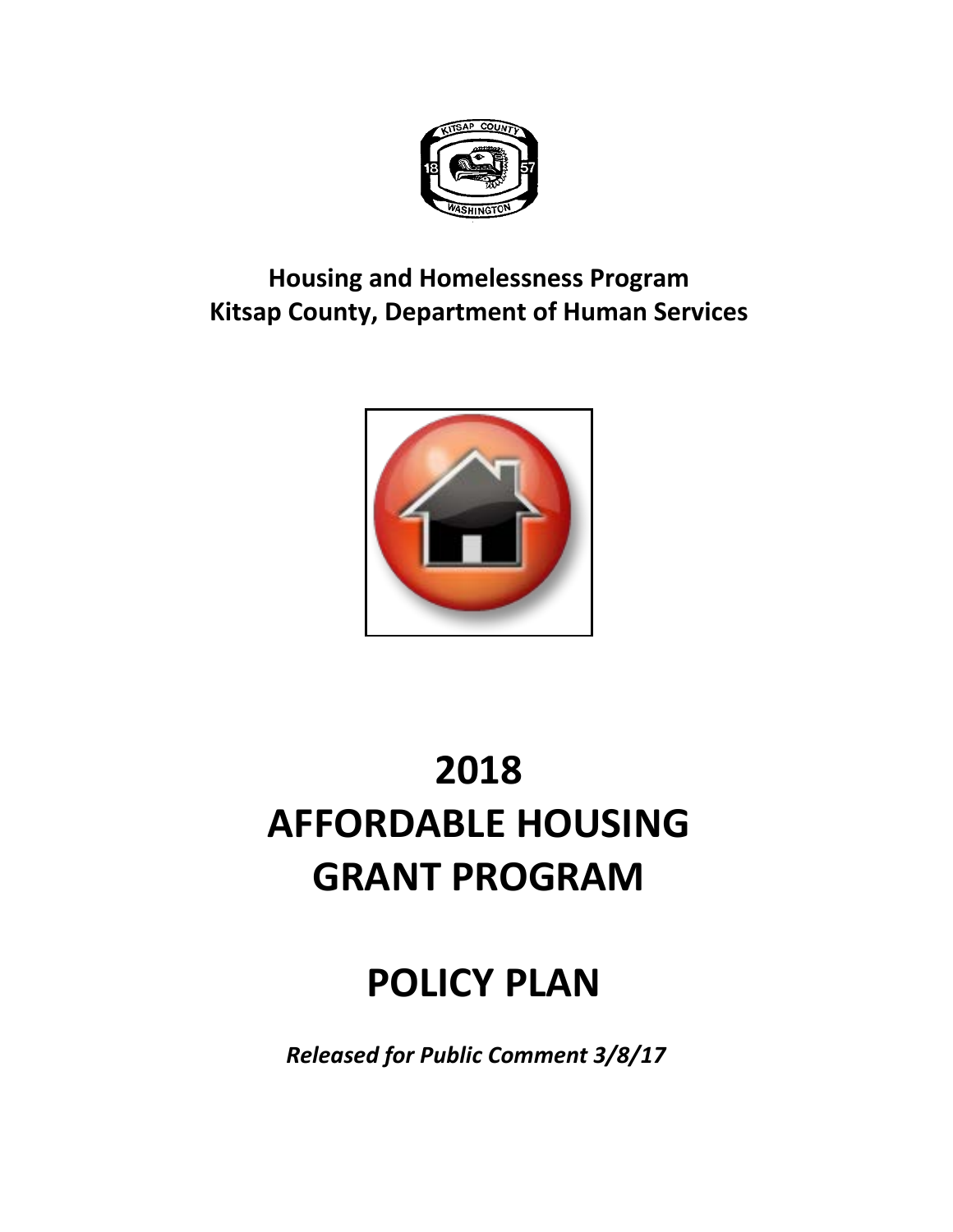# **AFFORDABLE HOUSING GRANT PROGRAM – 2018 POLICY PLAN**

The 2018 Policy Plan outlines policies used to allocate funding for the 2018 cycle.

# **Contents**

| <b>Section</b>                                    | Page |
|---------------------------------------------------|------|
| <b>Affordable Housing Assistance Act</b>          | 1    |
| <b>Affordable Housing Grant Program</b>           | 1    |
| <b>Allocation Process</b>                         | 3    |
| <b>Policies and Regulations for Uses of Funds</b> | 5    |
| <b>Grant Program Administrative Policies</b>      | 6    |
| <b>Appendix A: Citizen Participation Plan</b>     | 8    |
| <b>Appendix B: Acronyms &amp; Glossary</b>        | 16   |
| <b>Appendix C: Conflict of Interest Policy</b>    | 20   |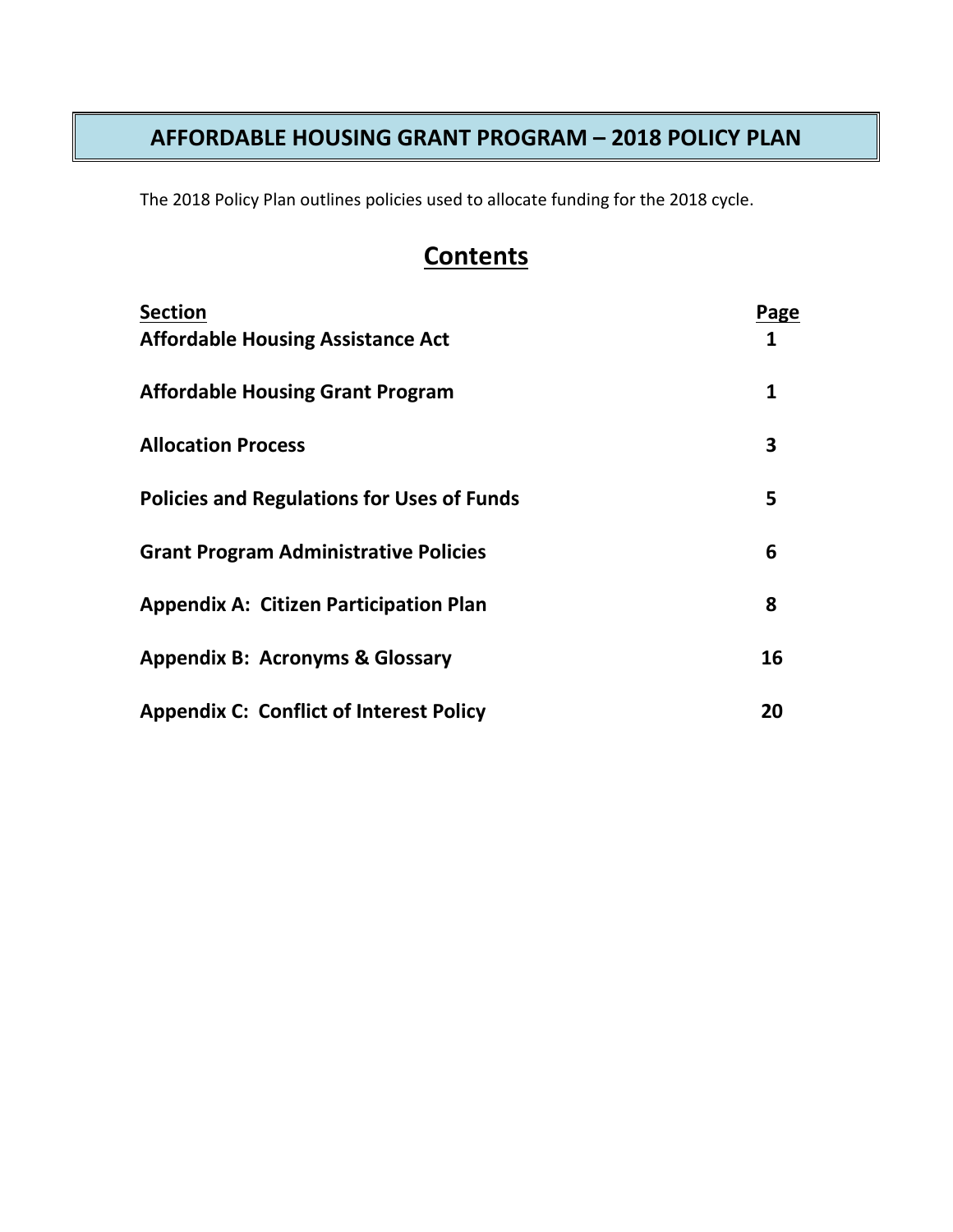# **AFFORDABLE HOUSING FOR ALL ACT**

#### **WHAT IS THE AFFORDABLE HOUSING FOR ALL ACT?**

Substitute House Bill 2060 became law in Washington State on June 13, 2002. The law created a document recording fee on certain documents to be utilized for low-income housing. Administration of the fund is shared between local governments and the State. The local portion of SHB 2060 funds is to be administered pursuant to an inter-local agreement between Kitsap County and the Cities within the County.

The four Kitsap cities (Bainbridge Island, Bremerton, Port Orchard, and Poulsbo) and Kitsap County agreed to implement the legislative requirements through a county-wide program, managed by Kitsap County.

# **AFFORDABLE HOUSING GRANT PROGRAM**

#### **WHAT ARE AFFORDABLE HOUSING GRANT PROGRAM FUNDS?**

Affordable Housing Grant Program (AHGP) funds are locally collected funds that are used to fulfill the mandates of the Affordable Housing For All legislation (SHB 2060, and subsequent legislation that amends SHB 2060). Grant funds are collected through a surcharge on document recording fees. The grant funds must be used to create and support affordable housing.

#### **WHO IS AN ELIGIBLE APPLICANT/RECIPIENT?**

Eligible applicant/recipients include: public housing authorities, IRS-certified non-profit agencies/providers of affordable housing, Cities, Towns, the County, Tribes, and for-profit developers.

Recipients of Affordable Housing Grant funds are not excluded from receiving Homeless Housing Grant funds, or vice versa.

#### **WHAT ARE ELIGIBLE ACTIVITIES?**

The Affordable Housing Grant Program provides the full flexibility of uses defined in the SHB 2060 legislation, specifically serving those at or below 50% of median income. Eligible activities, as provided under the legislation, include: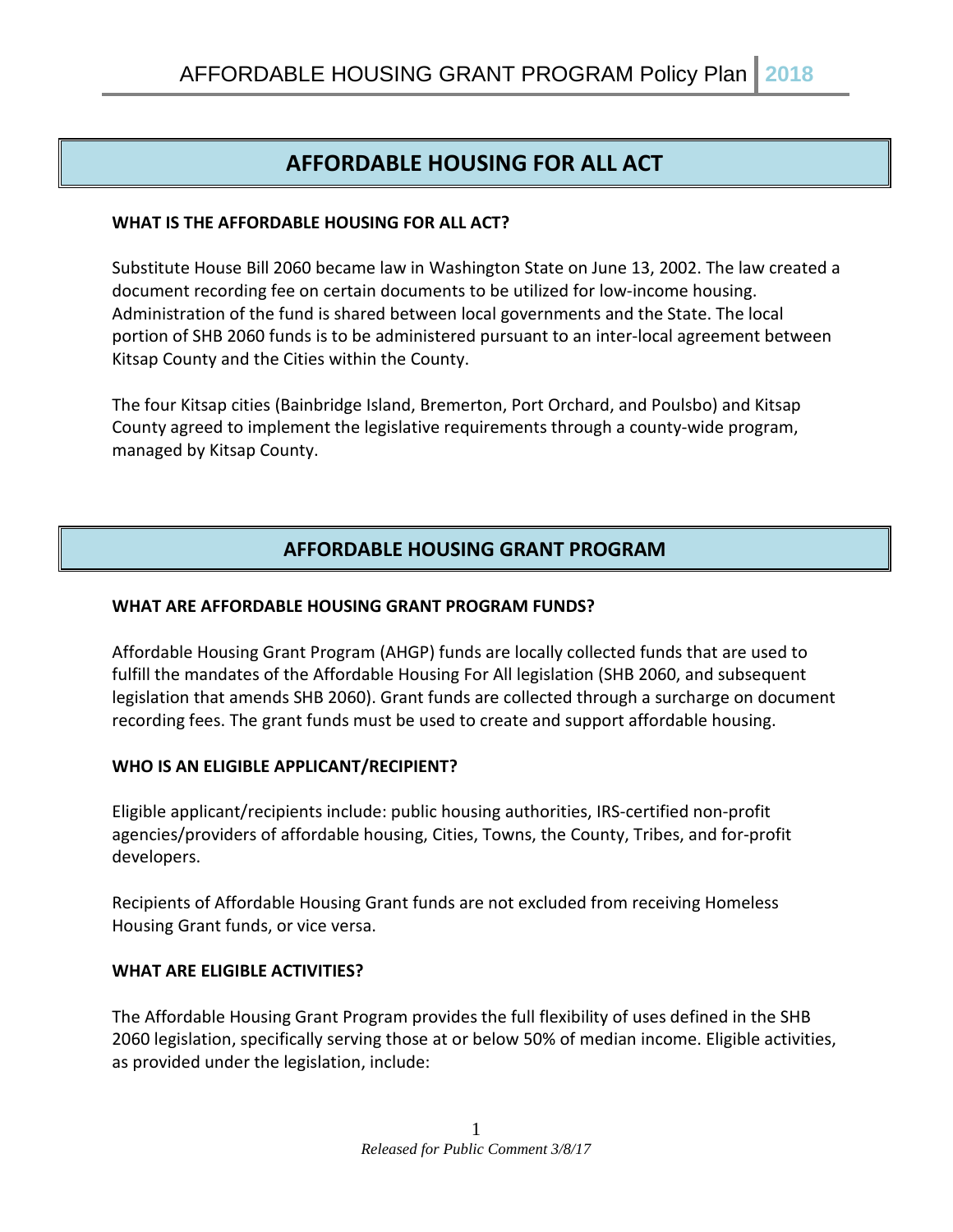- Provide funding for operating and maintaining housing (including transitional housing) that is eligible for WA State Housing Trust Fund grants. [Note that the WA State Housing Trust Fund requires that facilities serve the target population for at least 40 years];
- Provide funding for capital projects serving persons at or below 50% median income for at least 25 years, including:
	- o Provide funding to build new single-family housing units, including duplexes, multifamily housing, and single room occupancies.
	- o Build emergency or youth shelters;
	- o Build group homes or special-needs housing;
	- o Provide funding to rehabilitate housing (repair/replace roofs, walls, electrical systems, doors, floors, cabinets, ceilings, bathrooms, etc.);
	- o Acquisition of housing;
	- o Acquisition of land for future housing;
	- o Payment of soft costs (not bricks/mortar) associated with housing development.
- Provide rental assistance consistent with the requirements of the 2060 legislation.
- Provide funding for operating and maintaining emergency shelters.

Applicants may include requests for administrative overhead and indirect costs in their applications; however, they are the lowest funding priority. The goal of the program is to have the maximum amount of funds go to provide direct services.

#### **WHAT CAN OPERATIONS & MAINTENANCE EXPENSES INCLUDE?**

For the purposes of the Affordable Housing Grant Program, operations & maintenance expenses are defined by the Washington State Housing Trust Fund allowable uses for the Housing Trust Fund Operating & Maintenance Fund Program, as outlined in the Program Guidelines, available at this website: [http://www.commerce.wa.gov/site/494/default.aspx.](http://www.commerce.wa.gov/site/494/default.aspx)

#### **WHAT ARE PROGRAM FUNDING PRIORITIES?**

The Grant Recommendation Committee uses funding priorities to help determine which programs/projects should be funded each cycle.

The funding priorities may change for each cycle.

Funding Priorities for each cycle are also available in the Coordinated Grant Program Notice of Funding Availability.

# Funding Priorities for the 2018 Cycle

Eligible activities are those that benefit very-low income households (50% and below AMI) through: (1) operations and maintenance costs of housing projects or units within housing projects eligible to receive housing trust funds, and that require a supplement to rental income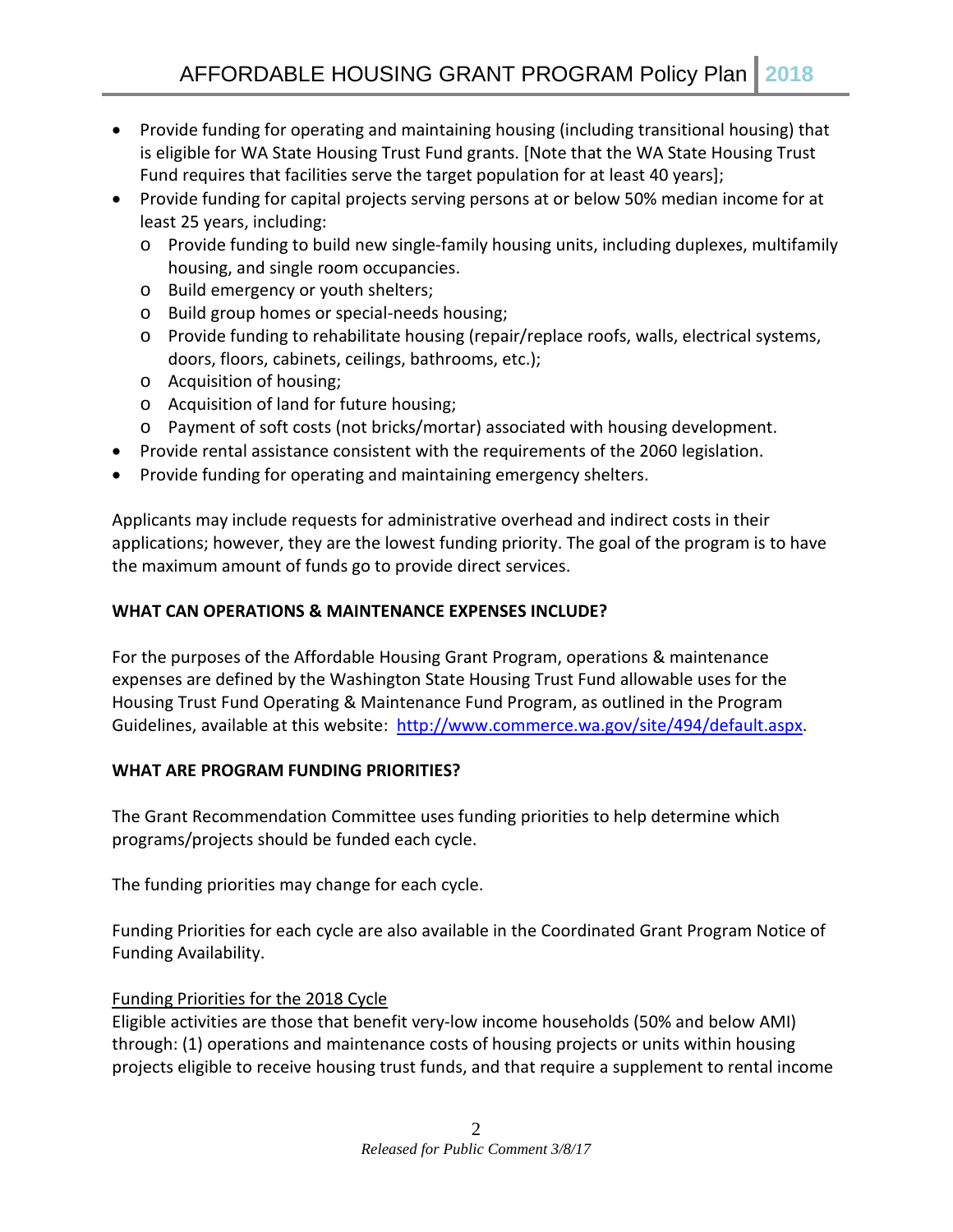to cover ongoing operating expenses; (2) acquisition, construction or rehabilitation of housing projects; (3) rental assistance; and (4) operating costs for emergency shelters.

Priority is given to projects supporting building operations and maintenance costs and operating costs for emergency shelters.

In addition, Washington State ESSHB 1359 amended the allowable use of funds for this program, mandating that the Affordable Housing Grant Program give grant funding priority to eligible housing activities that serve extremely low-income households with incomes at or below thirty percent (30%) of the area median income.

# **ALLOCATION PROCESS**

#### **HOW DO I KNOW WHEN FUNDS ARE AVAILABLE?**

On an annual basis, the Kitsap County shall publish a Notice of Funding Availability (NOFA). This notice will set forth the annual program priorities; the duration of funds to be awarded or distributed; the deadline for submission of funding applications; and any other pertinent information related to the process.

#### **HOW ARE FUNDS ALLOCATED?**

Kitsap County shall conduct a competitive funding application process for Affordable Housing Grant Program funds. These funds are part of the Kitsap Coordinated Grant Application Process: a single grant application is made available in May of each year and a public process is used to determine funding allocations. This public process is detailed in the Notice of Funding Availability and in the Citizen Participation Plan (**Appendix A**).

#### **HOW MUCH MONEY IS AVAILABLE?**

The amount of Affordable Housing Grant Program funds available for the annual application cycle are determined by the amount collected through document recording surcharges collected during the prior period. Generally, this period is July of the prior calendar year through June of the current calendar year. In addition, carryover funds from prior cycles and turn-back funds from prior grants that were not expended are also available for distribution.

The projected amount available for distribution is included in the Coordinated Grant Application Program Notice of Funding Availability (NOFA), available at the Kitsap County website.

Applicants should request a minimum of \$10,000 per application. Grant awards will typically not be awarded for less than \$10,000 except at the recommendation of the Grant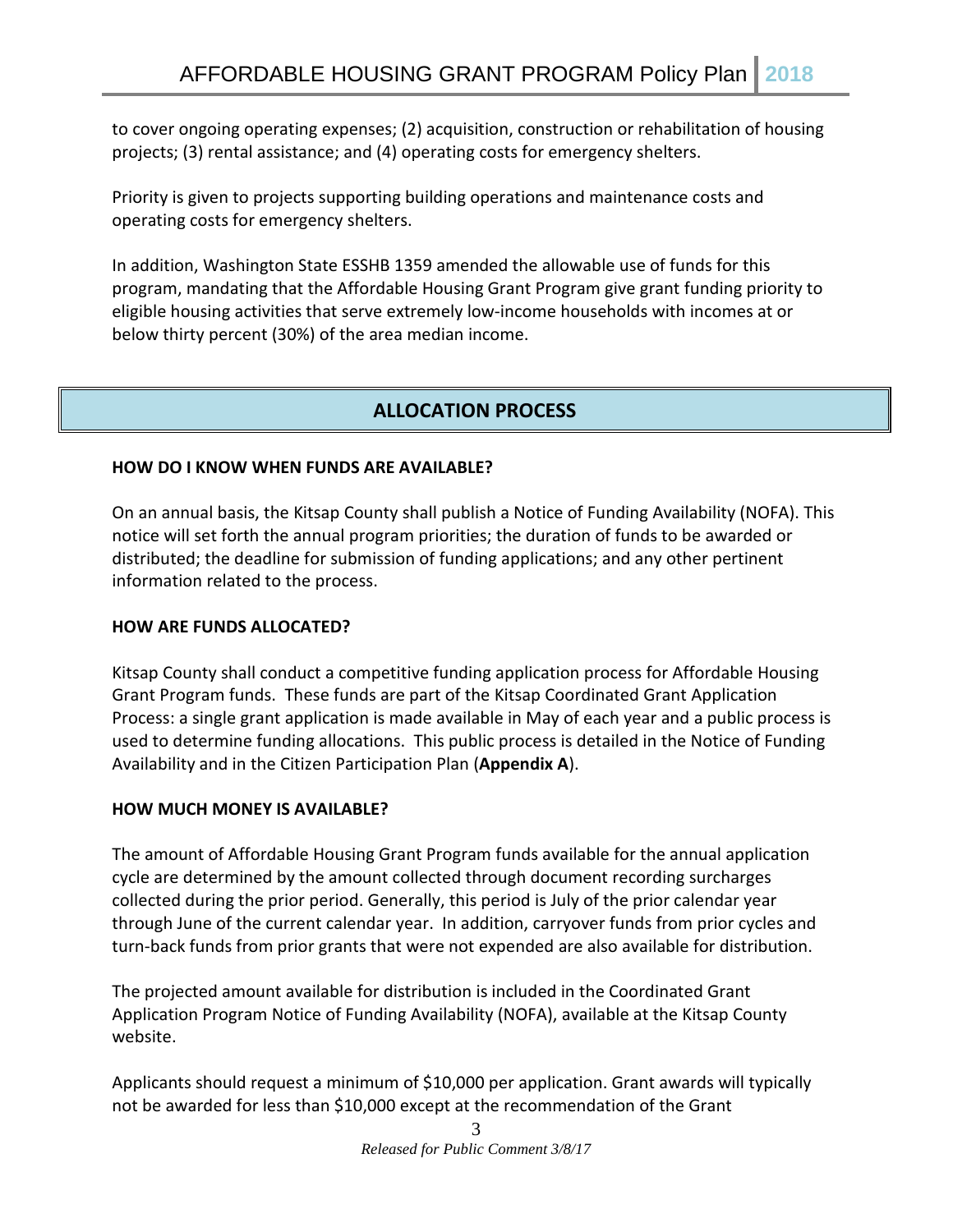Recommendation Committee and approval of the Kitsap County Board of Commissioners for special circumstances.

#### **ARE MULTI-YEAR AWARDS AVAILABLE?**

Multi-year grant awards may be allowed, for up to three years.

This can happen in two ways:

- 1) Funds from the current cycle can be committed to be spent over multiple years.
- 2) Funds that are anticipated to be collected for future cycles can be committed for expenditure in future years.

Because the actual amount of document recording fees collected vary annually, the maximum that may be committed for expenditure in future years is expressed as a target percentage in relation to the State of Washington's forecast of annual program revenue. This percentage may be adjusted by the Council Board in consideration of available funds and priorities.

Unless modified by future Kitsap County Board of Commissioners action, up to 60% of the WA state Office of Financial Management's projected funds available for the current cycle may be committed for multi-year awards.

Multi-year awards may not be available during all cycles, if there are administrative or policy reasons to restrict awards to a single year.

Each year, the Coordinated Application Process Notice of Funding Availability will include the projected amount available for multi-year awards, if they are available.

#### **ARE FUNDS SET ASIDE FOR SPECIFIC PURPOSES?**

AHGP funds may be designated for certain purposes to further specific program goals, as determined by the program funding priorities and the Kitsap County Board of Commissioners.

Set-asides may be outlined in the Affordable Housing Grant Program Funding Priorities or approved separately by the Kitsap County Board of Commissioners.

#### **HOW CAN MY ORGANIZATION APPLY?**

Interested organizations can find the application and all associated information on the Kitsap County website at [http://www.kitsapgove.com/hs/housing.](http://www.kitsapgove.com/hs/housing) The schedule for the annual application cycle, including the due date for applications, is available on the website.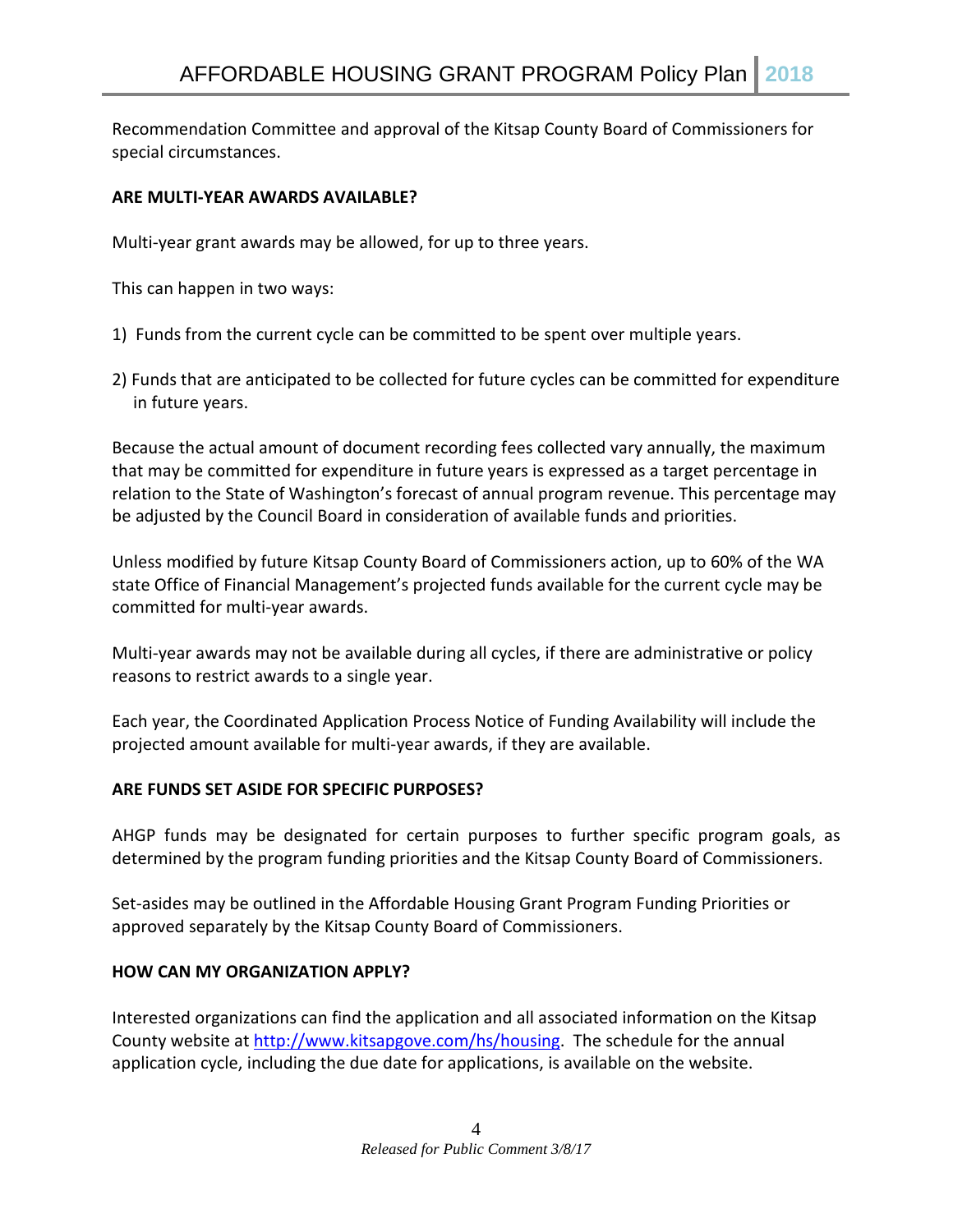#### **CAN MORE THAN ONE ORGANIZATION MAKE A JOINT APPLICATION?**

Collaborative applications are encouraged. Two or more organizations may submit an application proposing a joint project or program. One organization must be identified as the contracting organization, responsible for all contracting, fiscal, and reporting requirements.

#### **WHEN WILL FUNDS BE AVAILABLE?**

Funds approved in the annual application cycle are available to be expended as of January 1. Annual contracts for public service and operations and maintenance are for a 12 month period, January 1 to December 31. Capital contracts are generally for an 18 month period, January 1 to June 30 of the following year.

#### **GEOGRAPHIC EQUITY**

Kitsap County is committed to ensuring that funds are distributed in a manner that balances needs that exist throughout the County and program users' access to services. Geographic distribution of funds shall be evaluated as part of the periodic program review. The overall intent is to ensure that, over time, all areas of Kitsap County receive appropriate levels of funding through this grant program.

Grant Recommendation Committees are directed to consider geographic equity as part of their funding recommendations, but are not required to make recommendations for awards based on geographic equity.

# **POLICIES & REGULATIONS FOR USE OF FUNDS**

#### **HOW ARE PROGRAMS/PROJECTS MONITORED?**

Kitsap County, in conjunction with the Continuum of Care Coalition, will monitor all projects for compliance with the funding terms and conditions in the contract(s). Funding recipients must prepare a simple quarterly program report.

On-site monitoring and performance evaluation are generally conducted at least once per year.

#### **WHAT ARE GRANTEE QUARTERLY AND ANNUAL REPORTING REQUIREMENTS?**

Grantees are required to submit quarterly reports and annual reports on funds expended, program activities, and program outcomes to Kitsap County.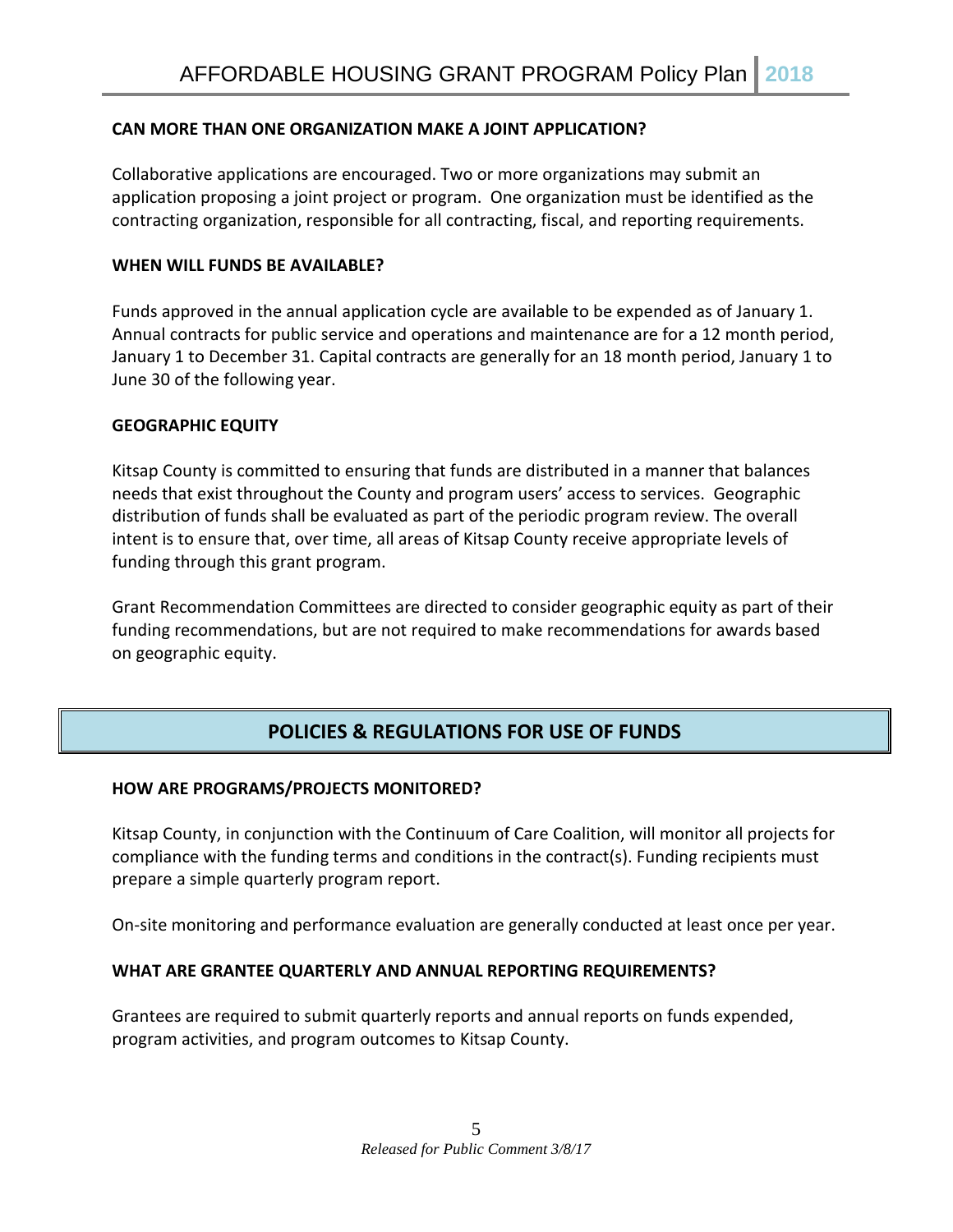#### **IN WHAT TIMEFRAME MUST FUNDS BE EXPENDED?**

Grant-funded projects should be ready to proceed during the program year of the awarded of funds. Kitsap County expects and monitors for the timely expenditure of allocated funds to projects. Grant funds must be fully spent by December  $31<sup>st</sup>$  of the award year, or as defined in the grant contract. If the funds are not expended during the contract period, they will be retained for distribution in a future grant cycle.

#### **ARE THE USE OF FUNDS RESTRICTED FOR LOW-INCOME-USE FOR 25 YEARS?**

Capital projects that receive grant funds must remain in use for low-income households for no less than 25 years from the date of the receipt of grant funds. A Warrant for Low-Income Use for 25 years for capital projects is required for applications that are selected for funding.

#### **ARE THERE OTHER ELIGIBILITY REQUIREMENTS?**

The SHB 2060 legislation specifies under eligible uses that projects funded for building operations & maintenance costs must be eligible to receive housing trust funds. Applicants selected for funding for these types of funds must submit a Warrant that their project is eligible to receive housing trust funds.

# **GRANT PROGRAM ADMINISTRATIVE POLICIES**

#### **PROGRAM ADMINISTRATION**

The Kitsap County Board of Commissioners shall set policy concerning the use of Affordable Housing (HB 2060) funds and distribution of funding to eligible applicants.

The Kitsap Continuum of Care Coalition (KCoCC) assists Kitsap County as a Technical Advisory partner, providing expertise in the following areas:

- Participating in the development of recommendations for annual program funding priorities for adoption by the Kitsap County Board of Commissioners and inclusion in the Notice of Funding Availability (NOFA).
- Working with Kitsap County to gather data and submit required reports to the State, including the Annual Report.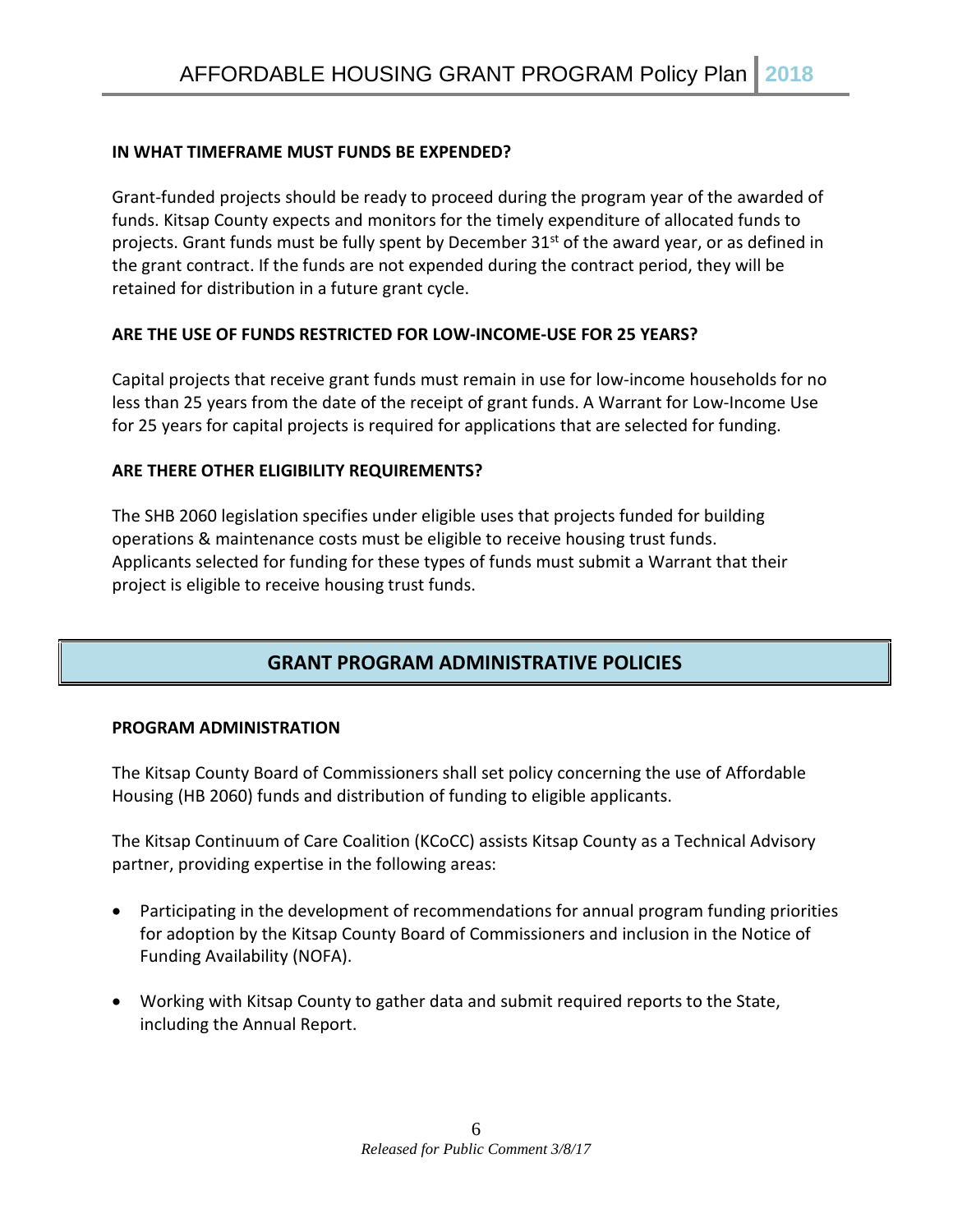#### **PROGRAM ADMINISTRATION FUNDING**

Funding for the administration of the program will be provided from the administrative portion of the AHGP surcharge revenues allowable by the legislation.

#### **PROGRAM MONITORING AND REPORTING**

Kitsap County, in conjunction with the KCoCC, shall prepare and submit all required reports and performance measures to the State, as required by law. Periodically, a report on the Affordable Housing Grant Program shall be made to the Kitsap County Board of Commissioners.

#### **PROGRAM REVIEW**

The Affordable Housing Grant Program shall be reviewed periodically, with input from nonprofit agencies and other interested parties. The next review is planned for 2018.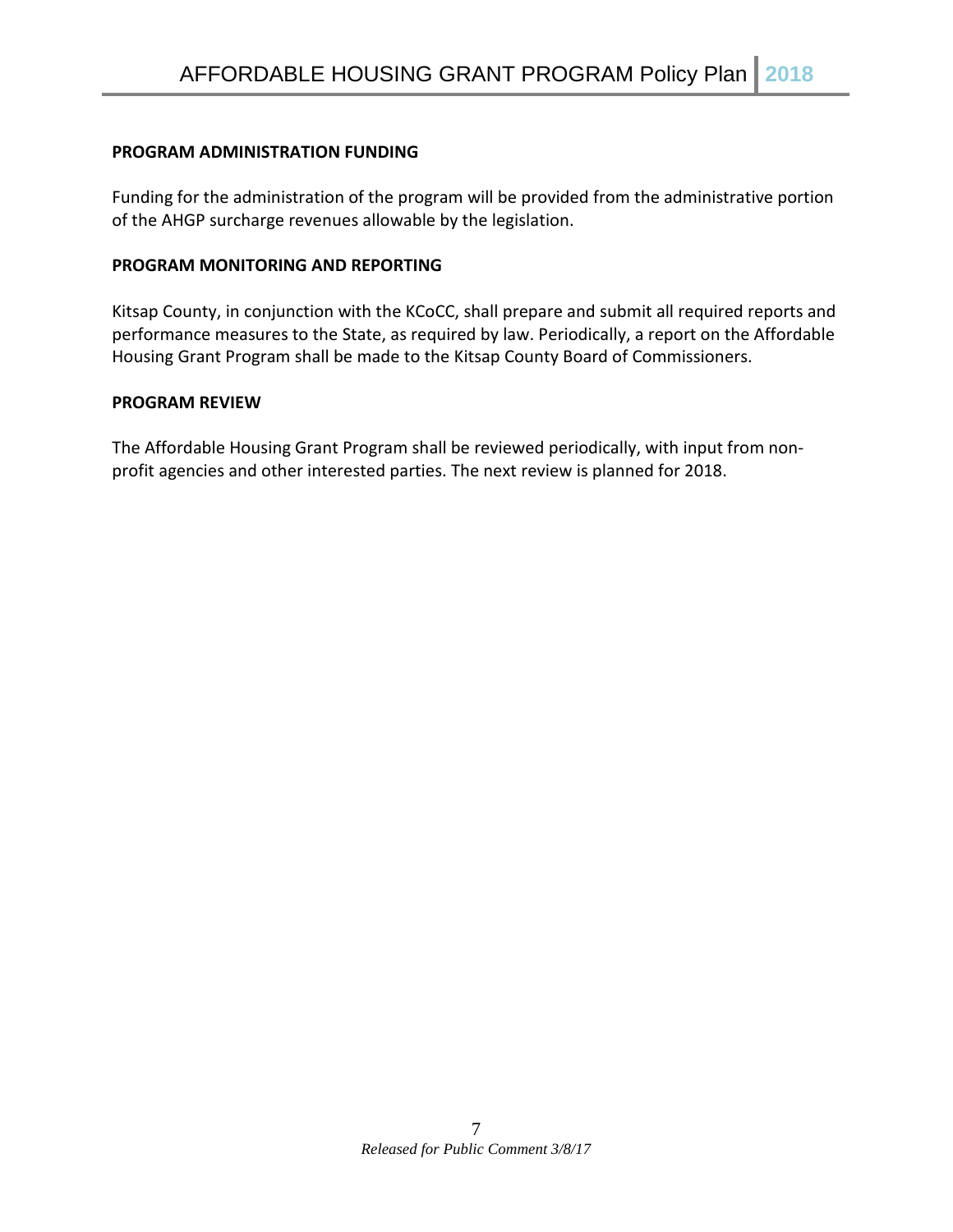# **Appendix A Citizen Participation Plan**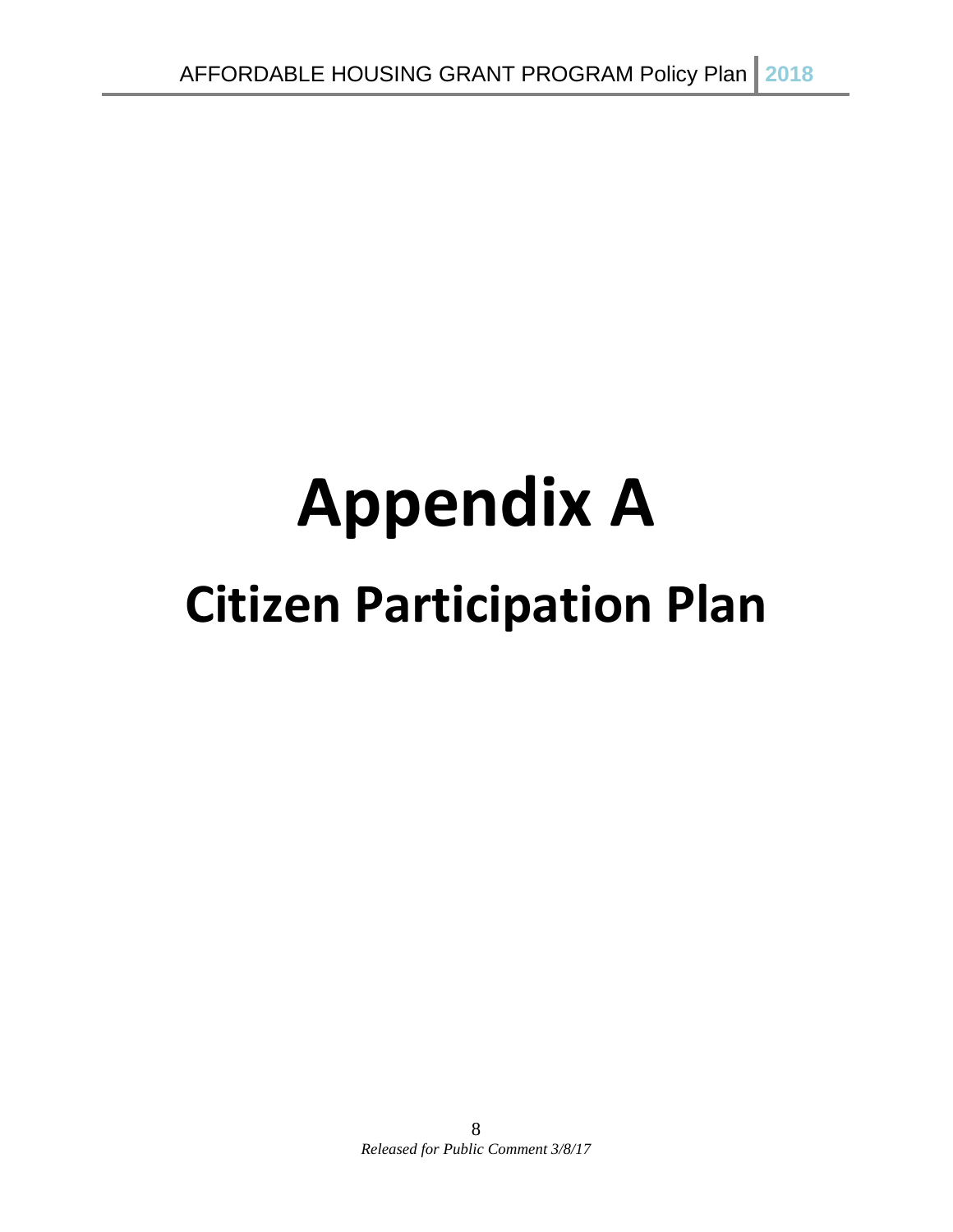# **CITIZEN PARTICIPATION PLAN**

#### **INTRODUCTION**

The Affordable Housing Grant Program (AHGP) is part of the Kitsap Coordinated Grant Application Process, which also includes the Homeless Housing Grant Program (HHGP) and the Kitsap County CDBG and HOME Programs. The Kitsap Coordinated Grant Application Process includes a single application for funds, a single Grant Recommendation Committee (GRC) process and coordinated funding recommendations. Funding recommendations are approved by the Kitsap County Board of Commissioners for HHGP, AHGP, and County CDBG/HOME funds.

This Citizen Participation Plan is consistent with the Citizen Participation Plan for the CDBG and HOME programs.

#### **PURPOSE**

.

The purpose of the Citizen Participation Plan and the Grant Recommendation Committee (GRC) is to provide an on-going mechanism to ensure widespread citizen participation whereby all citizens have an opportunity to fully express their needs and wishes for community improvement.

This plan provides opportunities for representation of all of the citizens of Kitsap County by allowing them to have a voice in the decision-making process and giving them greater power and control over activities taking place within their communities.

#### **ANNUAL ALLOCATION PROCESS/ NOTICE OF GRANT AWARDS**

Kitsap County conducts a competitive annual process to determine allocation of Affordable Housing Grant Program (AHGP) funds, using the Kitsap Coordinated Grant Application Process. The public is encouraged to participate in the process and its end product – an approved portfolio of AHGP funding awards.

#### **A. Notice of Funding Availability**

In March or April of each year a notice will be published in the newspaper of record to announce funding availability and provide opportunity for comment on the AHGP Policy Plan. This notice will begin a 30-day comment period and include the date and time of public hearings to take citizen comments. Notifications will also be sent to any agency or organization who signs up on the Kitsap County Coordinated Grant Application website to receive automatic notices. To sign up, go to: [http://www.kitsapgov.com](http://www.kitsapgov.com/hs/housing) and at the top of the page click on the link to receive text or email updates. This link will take you to the Kitsap County Electronic Notification System where you can sign up.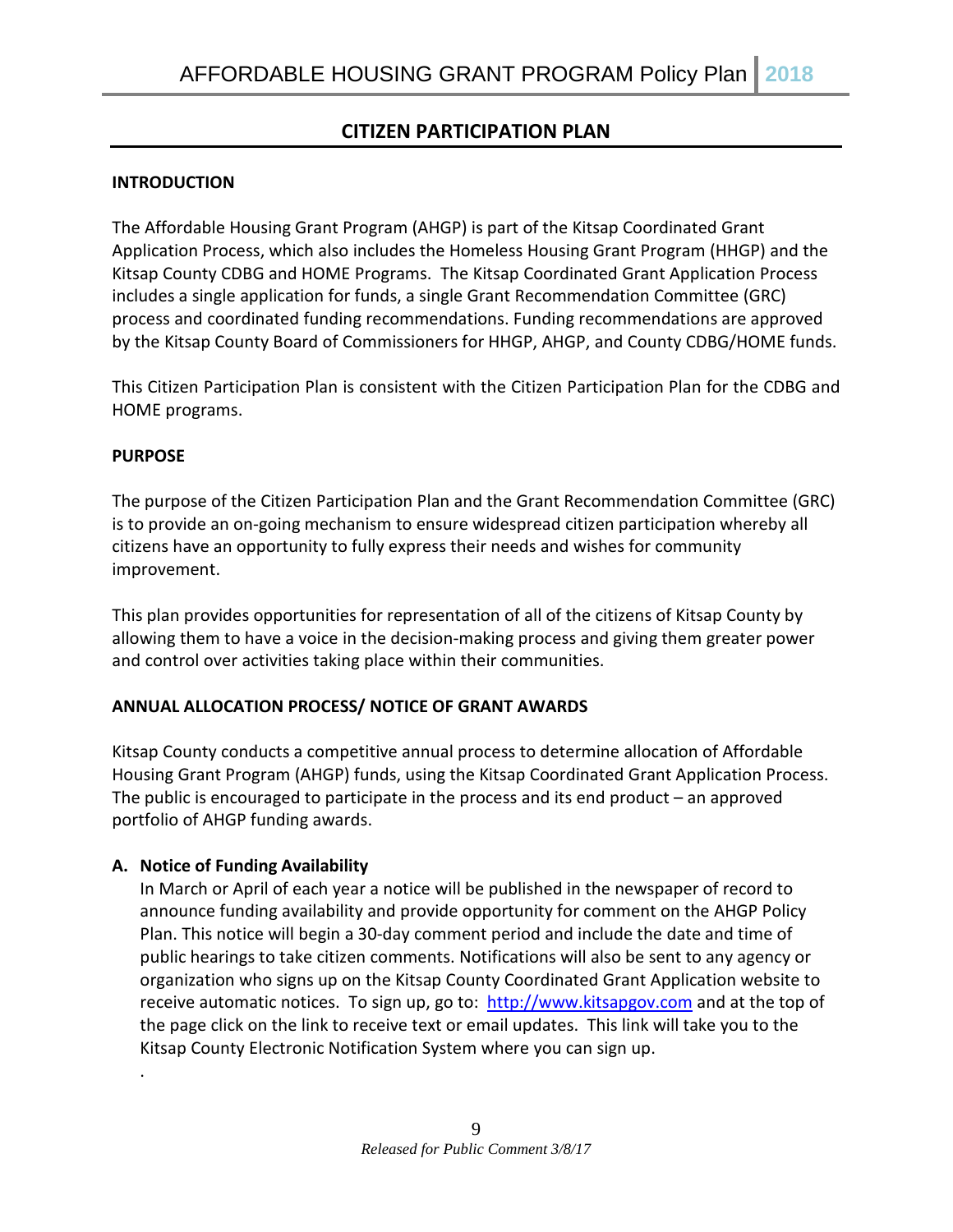Upon approval of the Policy Plan by the Kitsap County Board of Commissioners, information about the application and technical assistance will be available from:

> Housing and Homelessness Program Kitsap County Department of Human Services 345 6th Street, Suite 400, Bremerton, WA 98337 <http://www.kitsapgov.com/hs/housing> or by contacting staff: Kirsten Jewell, [kjewell@co.kitsap.wa.us,](mailto:kjewell@co.kitsap.wa.us) 360-337-7286

Applications will be made available in a format accessible to persons with disabilities upon request. Application instructions and due date are included in the Notice of Funding Availability (NOFA) and will be provided at the technical assistance session and on the Kitsap County website.

Applications must be submitted electronically via the internet.

#### **B. Technical Assistance**

At least one technical assistance session will be held for those interested in applying for funding. During the session, staff will provide information to citizens concerning who can apply for funds, funds expected to be available, the range of activities that may be undertaken, priorities for funding, application submission requirements, the application deadline, and how decisions concerning funding will be made. The date and time of the technical assistance session(s) will be published in the NOFA, and included in the schedule posted on the web site.

In addition to the Technical Assistance described above, Kitsap County Housing and Homelessness Program staff is also available by appointment for one-on-one Technical Assistance to provide guidance to citizens and organizations regarding specific project considerations.

At any time, any citizen may contact Kitsap County Housing and Homelessness Program staff for technical assistance or general information in relation to programs described in this Plan. The staff will help citizens understand HHGP and AHGP funded programs, the procedures for submitting proposals, the Citizen Participation Plan and other program requirements so they can effectively participate in HHGP and AHGP programs and the funding process.

#### **C. Application Review and Rating Process**

Applications will go through a multi-stage review process. Stage 1 is a qualification review utilizing specific criteria to determine if the application meets the minimum submission requires to continue forward. Stage 2 is a review and scoring process by citizen reviewers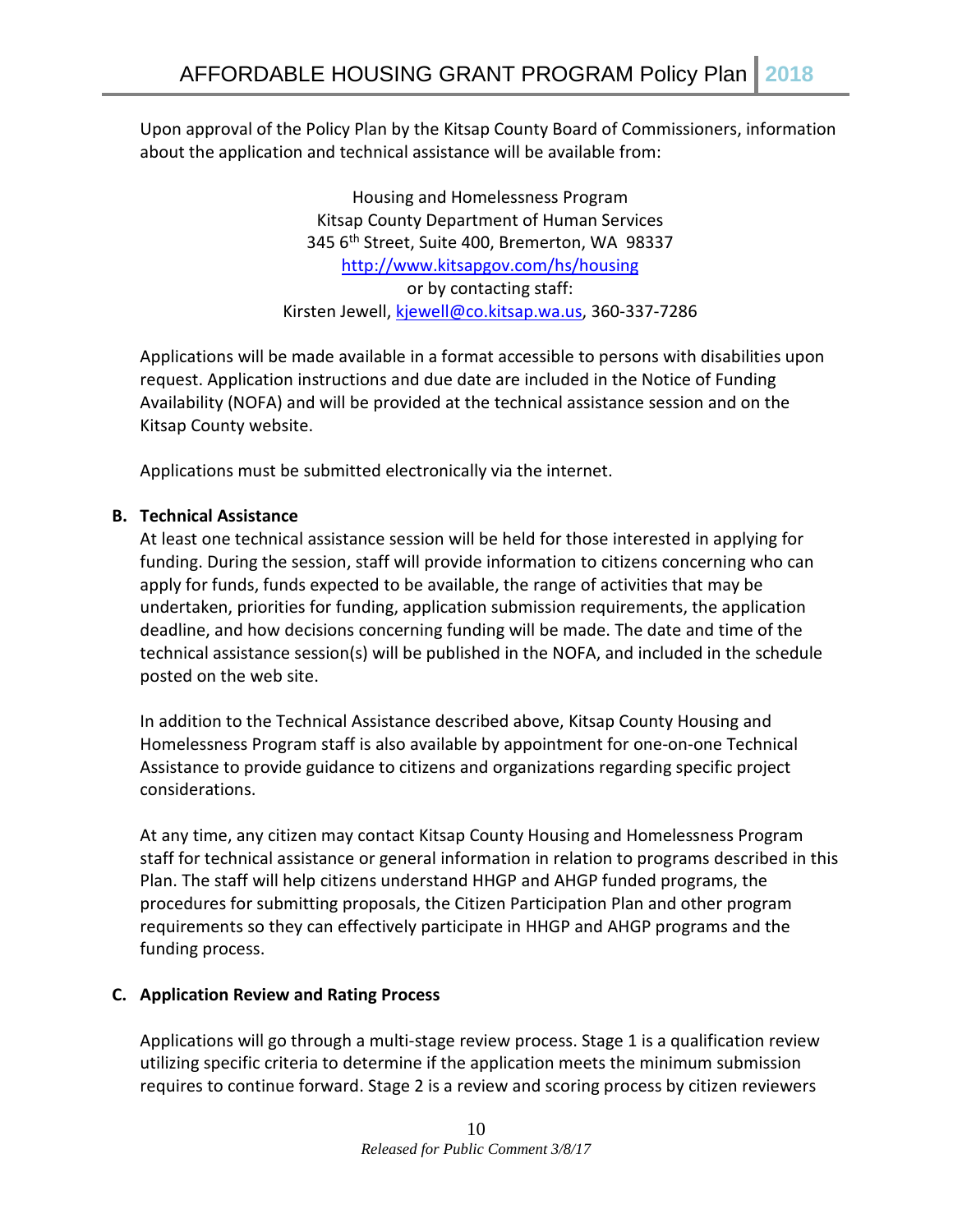and staff. Stage 3 is determining funding awards. The review process for each stage is detailed below.

#### **Stage 1: Qualification Review**

Applications are reviewed for potential disqualification using the following process:

- 1. Applications are reviewed for completeness, soundness, and eligibility against the following criteria. Applications meeting one or more will be disqualified. At least two different staff members must agree that an application should be disqualified.
	- a. Amount requested is not consistent among narrative questions, Sources of Financing form, Budget form, and/or Applicant Information.
	- b. Missing or blank attachments or forms or using old versions of forms;
	- c. Project or applicant organization is not eligible for any of the funding sources;
	- d. Project does not meet a priority identified in the Kitsap County and City of Bremerton Consolidated Plan 2016 – 2020 (for CDBG and HOME funds) or does not fall under a strategy identified in the Kitsap Homeless Housing Plan: 2016 Update or is not an existing program (for HHGP and AHGP funds)
	- e. Project is not an eligible activity under legislation;
	- f. Does not meet a required match (CDBG/HOME Capital applications only, does not apply to homeownership housing programs); or
	- g. Wrong application type is submitted for project.
- 2. Applicants will be notified of the results of the Stage 1 Review via email, either:
	- a. Application is moving to Stage 2 and the applicant will be contacted to schedule an interview; or
	- b. Application is disqualified and the basis for disqualification is provided.

#### **Stage 2: Review and Scoring**

Applications are reviewed and scored for organizational capacity, financial soundness, and project priority.

- 1. Staff members review and score all areas of the application utilizing scoring criteria specific to each application type.
- 2. Grant Recommendation Committee (GRC) members make funding recommendations using the following process:
	- a. Review, evaluate, and score each application using review and scoring guides specific to each application type; and
	- b. Conduct interview with each applicant and score applicant interviews.

#### **Homeless and CDBG Services Application Interviews**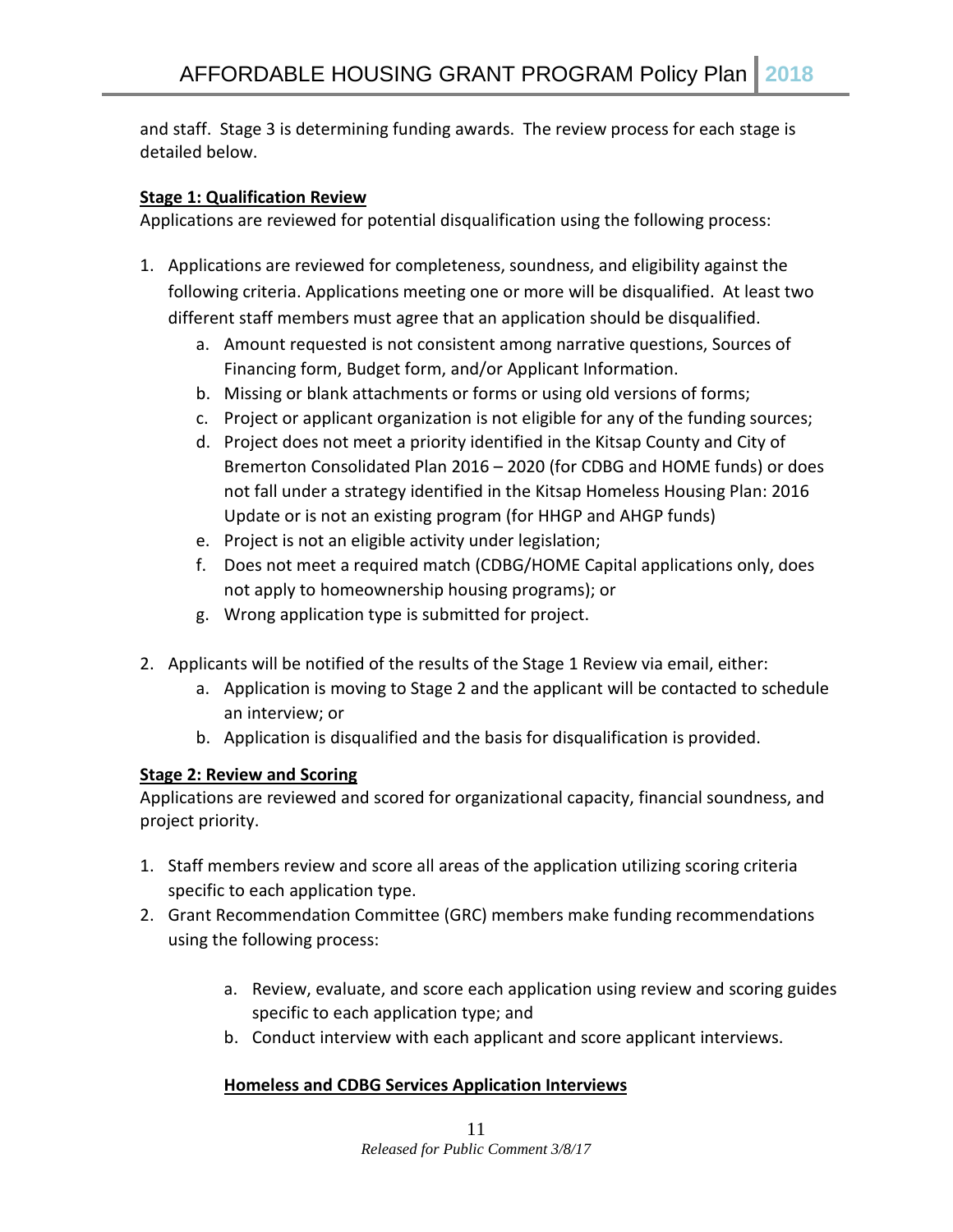- $\triangleright$  Includes application types: CDBG Services, Homelessness, Economic Development Microenterprise, and CHDO Operating
- $\geq$  20 minutes in length which includes 10 minute agency presentation and 10 minute question/answer.

#### **Affordable Housing and Economic Development Application Interviews**

- $\triangleright$  Includes application types: Housing (including CHDO Projects), Capital Economic Development Applications, Affordable Housing, and Operations and Maintenance
- $\geq$  35 minutes in length which includes 15 minute agency presentation and 20 minute question/answer. O&M interviews are 20 minutes.
- c. Assign a priority ranking and recommend funding awards to projects.

#### **Stage 3: Funding Awards**

The funding recommendations go through a multi-step process, prior to finalizing the award amount.

- 1. **Grant Recommendation Committee (GRC)**  All Stage 2 applications will have a final score comprised of the staff application review score, GRC application review score, and GRC interview score. The GRC will use the finalized score of projects to assist in making funding recommendations and contingencies.
- 2. **Kitsap County Board of Commissioners** The BoCC receives the recommendations from the Grant Recommendation Committees, holds a public comment period and a public hearing, and makes awards and contingencies.
- 3. **Final Awards** Funding recommendations were made based on estimated funds. Once the actual amounts are known for each fund type (CDBG, HOME, HHGP, AHGP), project awards will be adjusted based on the contingency set by the GRCs and approved by the Board of Commissioners.

#### **D. Grant Recommendation Committee**

There are two Grant Recommendation Committees (GRCs):

- The Homeless and CDBG Services GRC reviews applications for public services, rental assistance and all homeless projects.
- The Affordable Housing and Economic Development GRC reviews housing, capital improvements, economic development, CHDO operating, and operations and maintenance.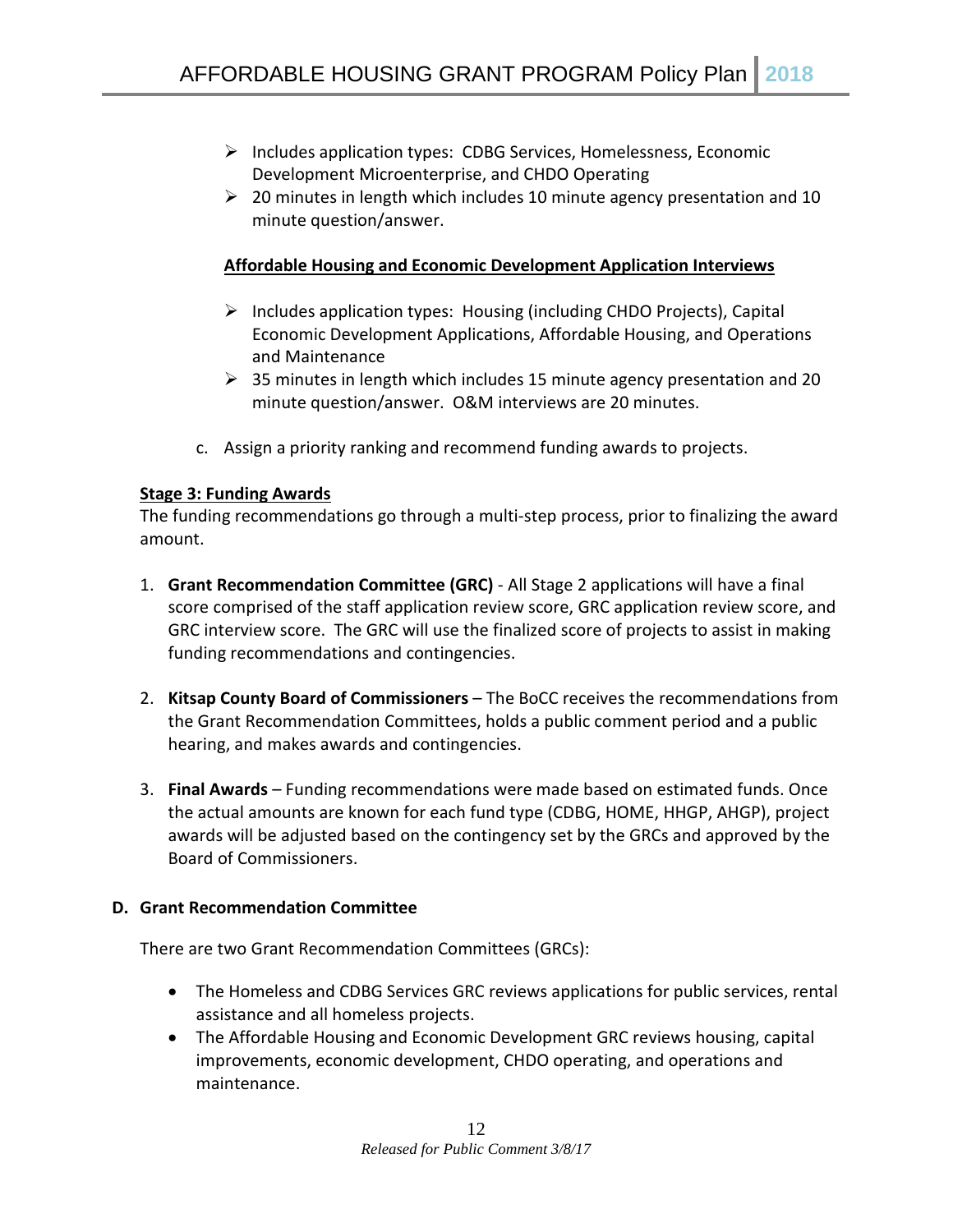Both GRCs play an integral role in the allocation of CDBG and HOME federal funds and HHGP and AHGP funds according to the needs of the community. While all GRC members must be well-versed in the needs of the community and be willing to participate in all the activities relevant to the GRCs, each individual GRC seeks members who demonstrate specific skills and experience.

- The Homeless and CDBG Services GRC seeks members who have experience in one or more of the following capacities: background working with non-profit community service providers as an employee, volunteer, board member or consumer; background with homeless programs; grant experience, project management, compliance monitoring and/or practical experience with HUD regulations.
- The Affordable Housing and Economic Development GRC seeks members who have experience in one or more of the following areas: affordable housing; construction or project management; mortgage lending; housing development; economic development; real estate; or architecture.

Each GRC will be comprised of 7 members as follows:

- Three members appointed by Kitsap County Commissioners.
- Four members, one each appointed by the cities of Bremerton, Bainbridge Island, Port Orchard, and Poulsbo.

GRC members are appointed to serve a two year term, and can be re-appointed to serve successive terms and/or additional terms.

# **E. Conflict of Interest**

- 1. No member of the GRC shall be beneficially interested, directly or indirectly, in any grant applications which may be made by, though, or under the recommendation of the GRC, in whole or in part, or which may be made for the benefit of his or her office, or accept, directly or indirectly, any compensation, gratuity or reward in connection with such contract from any other person beneficially interested therein (from RCW 42.23.030)
- 2. No member of the GRC shall engage in any activity, including participation in the selection, award, or administration of a grant award or contract if a conflict of interest, real or apparent, exists.
- 3. Additional information on Remote Interest and Potential Bias by Prior Association can be found in the full Conflict of Interest Policy under Appendix C.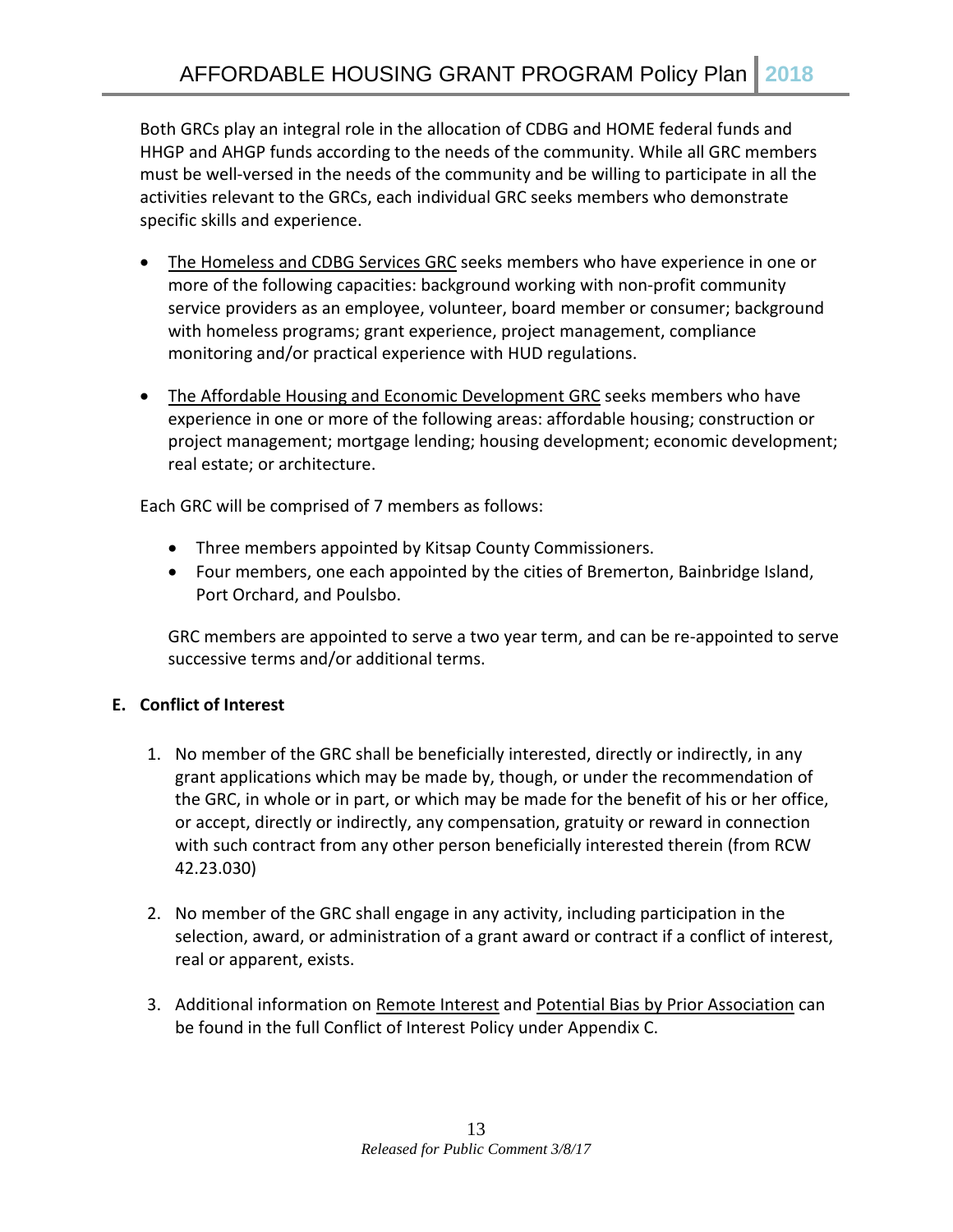#### **F. Funding Recommendations & Notice of Grant Awards**

Organizations submitting applications will be notified whether or not the GRC has recommended their application for funding. The notification will include the date, time, and place of the public hearings, during which the recommendations will be considered by the Kitsap County Board of Commissioners.

All projects approved for funding will be included in the Notice of Grant Awards. A summary of each Notice of Grant Awards will be published on the KRCC website. The summaries will describe the contents and purpose of the Notice of Grant Awards, and include a list of locations where copies of the entire Notice of Grant Awards may be examined. Citizens will be provided a period of at least 30 days to review and comment on the plans. Comments or views of citizens will be considered at the public hearings.

#### **PUBLIC HEARINGS**

Public hearings are held in order to obtain the public's view and to provide the public with the City and County's responses to public questions and proposals. A public hearing is held in May for the adoption of the next Policy Plans. A second hearing is held in October or November to review the proposed use of funds before the Kitsap County Board of Commissioners makes the grant awards.

Notification of the public hearings and of 30-day comment periods will be published in the newspaper of record and will afford citizens, public agencies, and other interested parties a reasonable opportunity to examine the proposed plans and to submit comments. Public hearings will be held during the regular meeting of the Kitsap County Board of Commissioners in the Commissioners Chambers of the Kitsap County Administrative Building in Port Orchard. These meeting times and agendas can be obtained at [http://www.kitsapgov.com](http://www.kitsapgov.com/)

#### **PUBLIC COMMENTS**

Interested persons may submit comments in writing during the public comment periods, or orally at the public hearings. Written comments should be directed to:

> Housing and Homelessness Program Kitsap County, Department of Human Services 345 6<sup>th</sup> Street, Suite 400 Bremerton, WA 98342 kjewell@co.kitsap.wa.us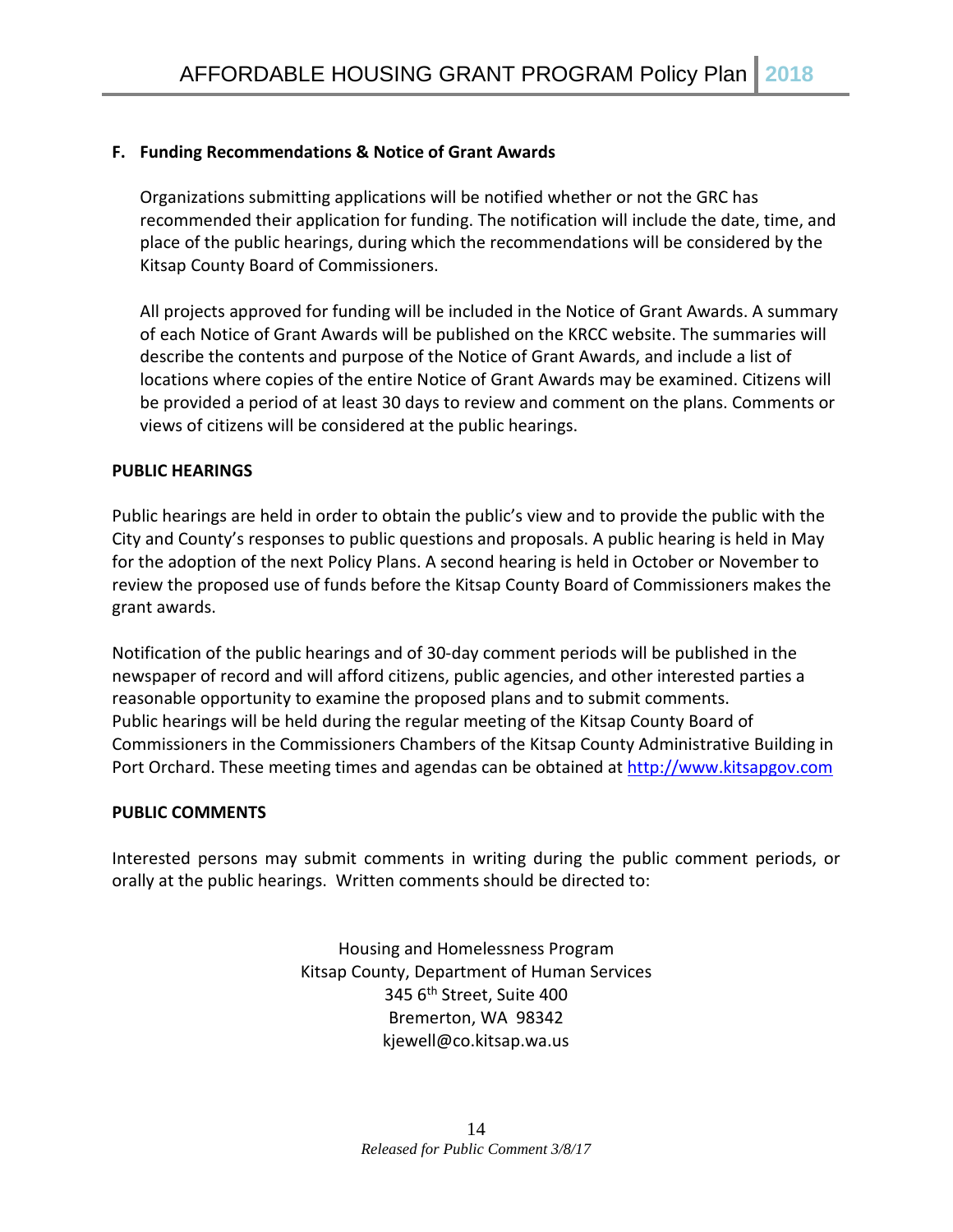#### **COMPLAINTS**

All written citizen complaints will be referred to the appropriate person(s) or agencies for action. Under normal circumstances Housing and Homelessness Program staff will respond to the person making the complaint within 15 days. All complaints and responses will be kept on file.

#### **RESOURCES**

**Newspaper of Record:** Notification will be placed in the following newspaper under Legal Notices at least ten days before a public meeting is held concerning a program described in this plan:

#### **The Kitsap Sun** *or* **Kitsap Newspaper Group**

*(Kitsap County selects the Newspaper of Record each June)*

Notices may also be published on the Kitsap County website:

<http://www.kitsapgov.com/hs/housing>

The notice will indicate when and where the public meeting will be held. Meetings are generally held at the following location:

#### Kitsap County Administrative Building, Commissioners Chambers 614 Division Street Port Orchard, WA 98366

The Kitsap County Housing and Homelessness Program utilizes Kitsap County's electronic notification system. Interested parties may sign up to receive email and text message updates on Kitsap Coordinated Grant Application activities. Go t[o www.kitsapgov.com](http://www.kitsapgov.com/) and click on the button on the right that says **Sign up for electronic notifications**.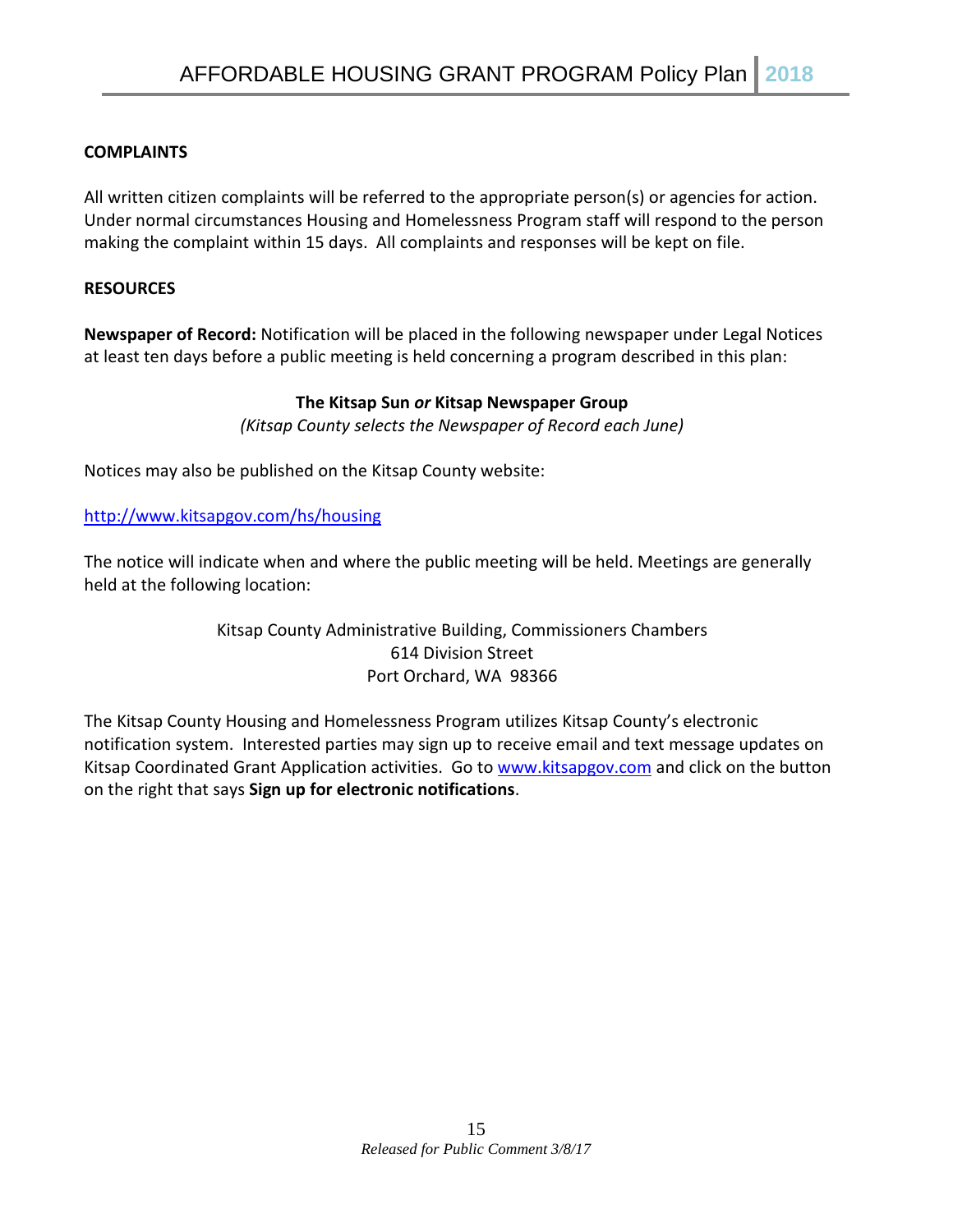# **Appendix B Acronyms & Glossary**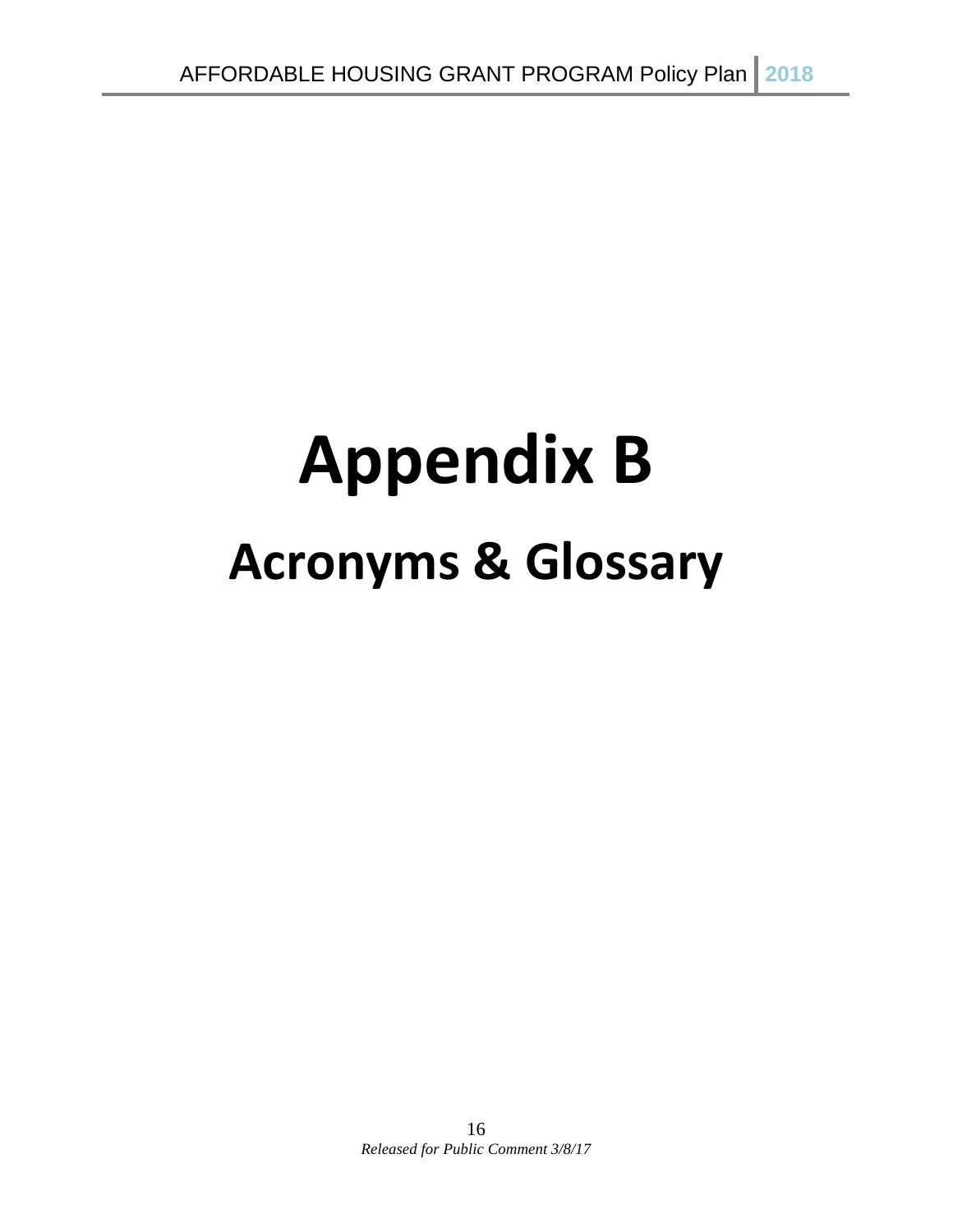# *ACRONYMS*

- **AHGP.** Affordable Housing Grant Program
- **BoCC.** Kitsap County Board of Commissioners
- **CDBG.** Community Development Block Grant
- **GRC.** Grant Recommendation Committee
- **HB.** House Bill (of the Washington State legislature)
- **HHGP.** Homeless Housing Grant Program
- **HMIS.** Homeless Management Information System
- **HOME.** Although capitalized, this is not an acronym.
- **HUD.** U.S. Department of Housing and Urban Development
- **IRS.** U.S. Internal Revenue Service
- **KCoCC.** Kitsap Continuum of Care Coalition
- **NOFA.** Notice of Funds Available
- **WA.** State of Washington
- **WA Commerce.** Washington State Department of Commerce.

# *DEFINITIONS*

**Administrative Expenses.** Those expenses directly associated with the recipient's administration of a project or program, such as salaries, supplies, equipment, accounting, phones, audits, benefits, travel, and indirect costs.

**Affordability.** Affordability is achieved when a household's rent or mortgage payment, plus utilities, does not exceed 30% of the monthly income for the targeted income group as adjusted for household size.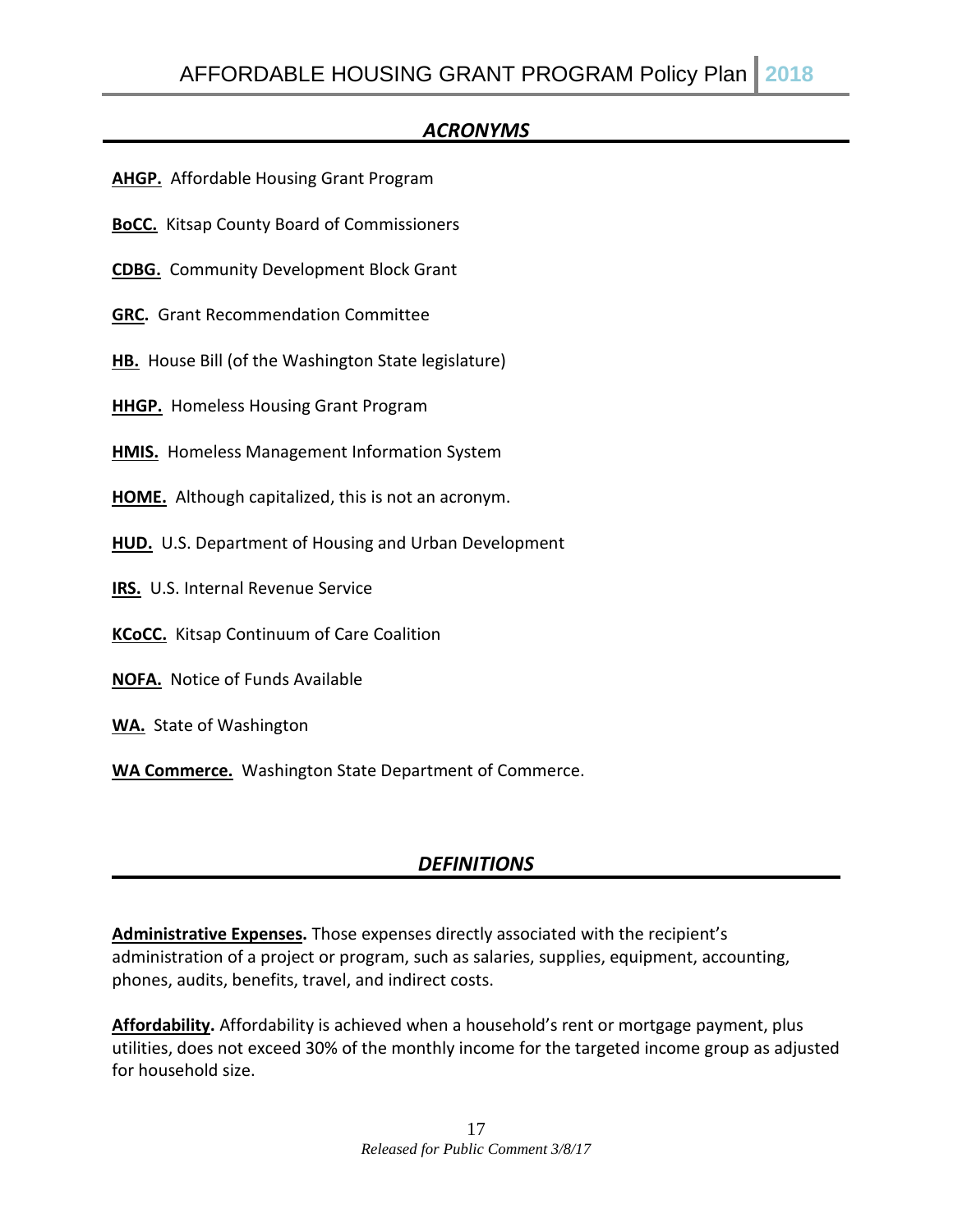**Cash Flow.** Gross income minus vacancy rate, operating expenses, reserves, debt service and taxes.

**Grant Recommendation Committee (GRC).** A group of eight citizens meeting specific qualifications, who develop funding recommendations for approval by the Kitsap Regional Coordinating Council (KRCC) and Bremerton City Council.

**Citizen Participation Plan.** This plan is prepared to facilitate and encourage public participation and involvement in the Affordable Housing Grant Program.

**Committed Funds.** Funds committed to a project by a project funding source. The award amount, terms and uses of the committed funds are documented in a letter to the applicant. A copy of this award letter is included with the application.

**Conditional Funds.** Funds committed, with conditions, to a project by a project funding source. The conditions of the commitment, amount, terms, and uses are documented in a letter to the applicant. A copy of the letter is included with the application.

**Consultant Fees.** Fees paid to a third party developer consultant for costs associated with implementation of a project.

**Interlocal Agreement.** Agreements made to ensure the cooperation of units of local government which form consortiums for the purpose of obtaining funding.

**Low- and Moderate-Income Households (LMI):** These are households earning less than 80% of the area median income (AMI). They are broken down into the following income designations:

- **Extremely Low-Income:** households with incomes less than 30% of the area median family income adjusted for household size.
- **Low-Income:** households with incomes between 31% and 50% of the area median income, adjusted for household size.
- **Moderate-Income:** households with incomes between 51% and 80% of the area median income, adjusted for household size.

**Low- and Moderate-Income Area Neighborhood (LMA):** In general, this is defined as census tracts or block groups where a minimum of 51% of the residents have low or moderate incomes (i.e. not exceeding 80% of the area median income).

**Median Family Income:** HUD releases income limits annually for its programs. Income limits are calculated using American Community Survey and Census data. Data for Kitsap County is based on the Bremerton-Silverdale Metropolitan Statistical Area (MSA). Incomes are indexed by household size.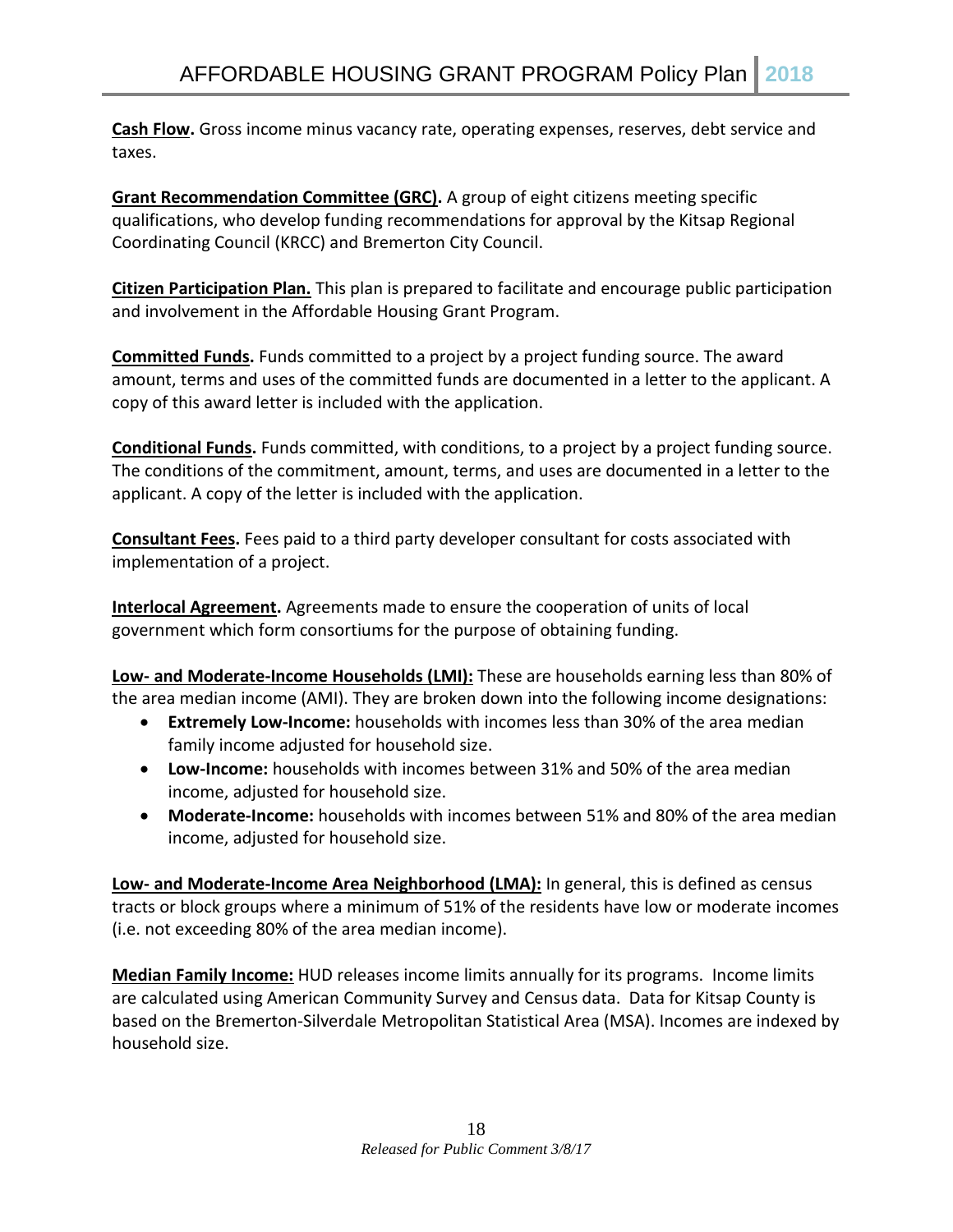**Operating Support.** Financial assistance used to supplement the day-to-day operations of a project.

**Program:** An ongoing set of services that are provided to clients in order to achieve specific results. A program may also include the provision of housing.

**Program Year:** The program year for the HHGP and AHGP programs is January 1 through December 31, which is the same as the County and City's fiscal year.

**Project**: A specific time-limited set of tasks to be executed within certain cost constraints and other defined parameters.

**Project Management.** Costs directly related to managing the project to the point of completion normally paid to a third party.

**Project Soundness.** The feasibility, sensibility, and effectiveness of the project to meet a defined community need and the organizational strength and capacity to bring the project to completion.

**Proposed Funds.** Funds which have been or will be requested from a potential project funding source.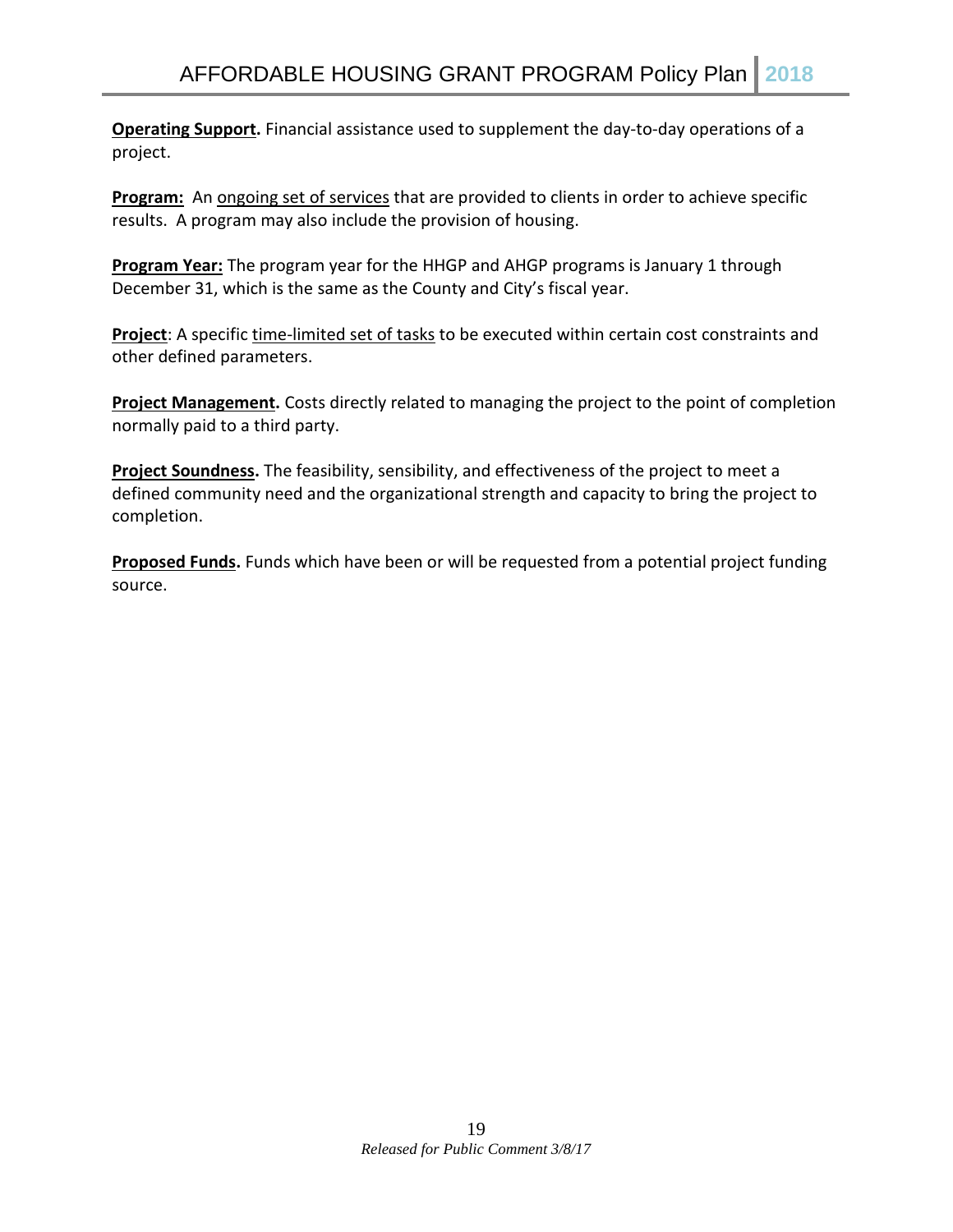# **Appendix C Conflict of Interest Policy**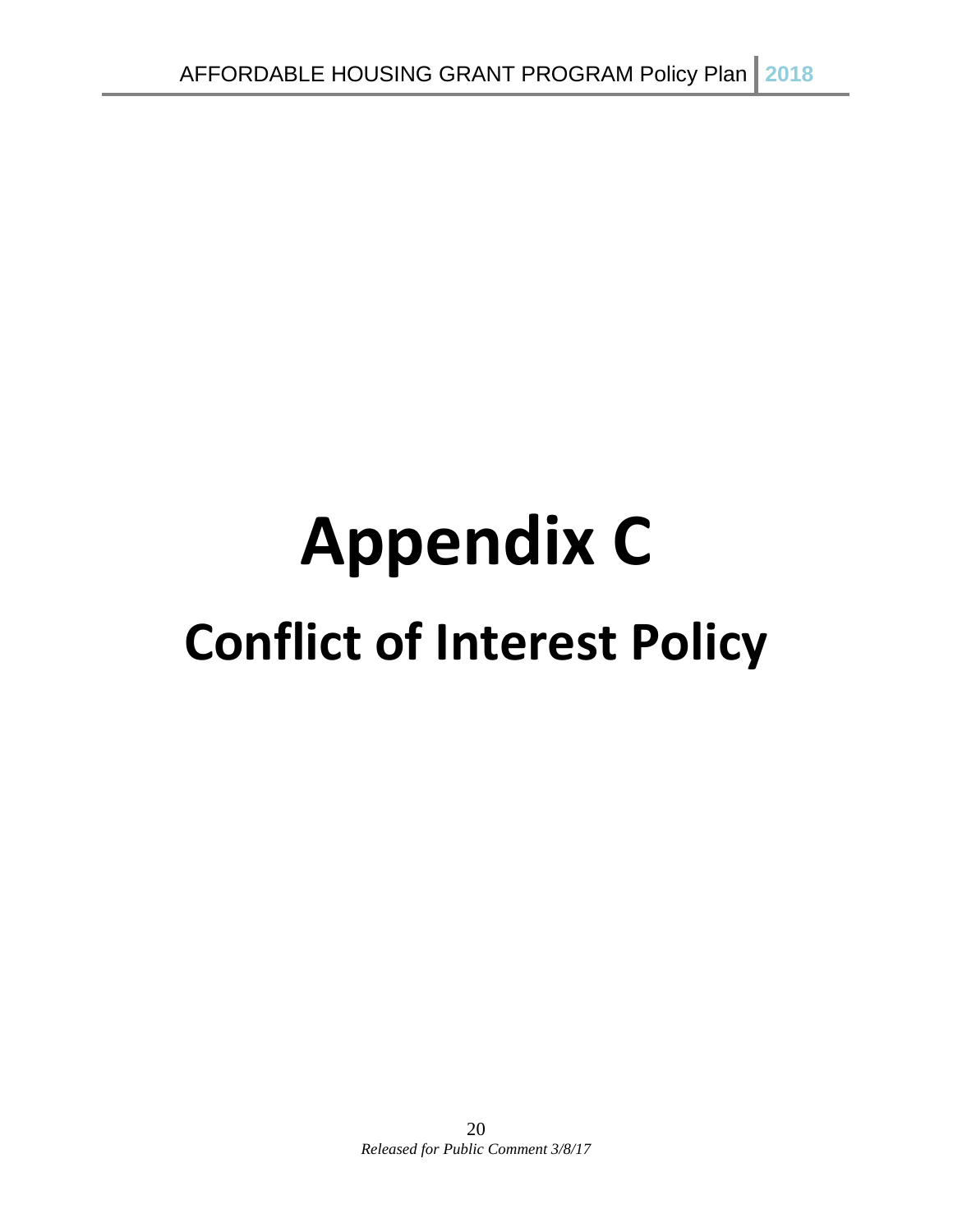# **Conflict of Interest Policy Kitsap Coordinated Grant Application Process**

From time to time, community volunteers who are appointed to the Grant Recommendation Committees (GRC) have prior experience with one of the applicants or programs requesting grant funding. The following guidelines are intended to clarify what should happen in these cases to avoid real or perceived conflict of interest.

#### 1) Conflict of Interest:

- a. No member of the GRC shall be beneficially interested, directly or indirectly, in any grant applications which may be made by, though, or under the recommendation of the GRC, in whole or in part, or which may be made for the benefit of his or her office, or accept, directly or indirectly, any compensation, gratuity or reward in connection with such contract from any other person beneficially interested therein (from RCW 42.23.030)
- b. No member of the GRC shall engage in any activity, including participation in the selection, award, or administration of a grant award or contract if a conflict of interest, real or apparent, exists.
- 2) Remote Interest:
	- a. A GRC member is not interested in a contract, within the meaning of 1.a. above, if the member only has a "remote interest" in the contract and the extent of the interest is disclosed to the GRC and staff at the beginning of the review process and is noted in the official minutes prior to the recommendation of the contract. (from RCW 42.23.040)
		- i. As used in this section "remote interest" means:
			- 1. That of a non-salaried officer of a non-profit corporation;
			- 2. That of an employee or agent of a contracting party where the compensation of such employee or agent consists entirely of fixed wages or salary;
			- 3. That of a landlord or tenant of a contracting party;
			- 4. That of a holder of less than one percent of the shares of a corporation or cooperative which is a contracting party.
		- ii. Even if the GRC member's interest is only remote, the member cannot influence or attempt to influence any other GRC member in the award of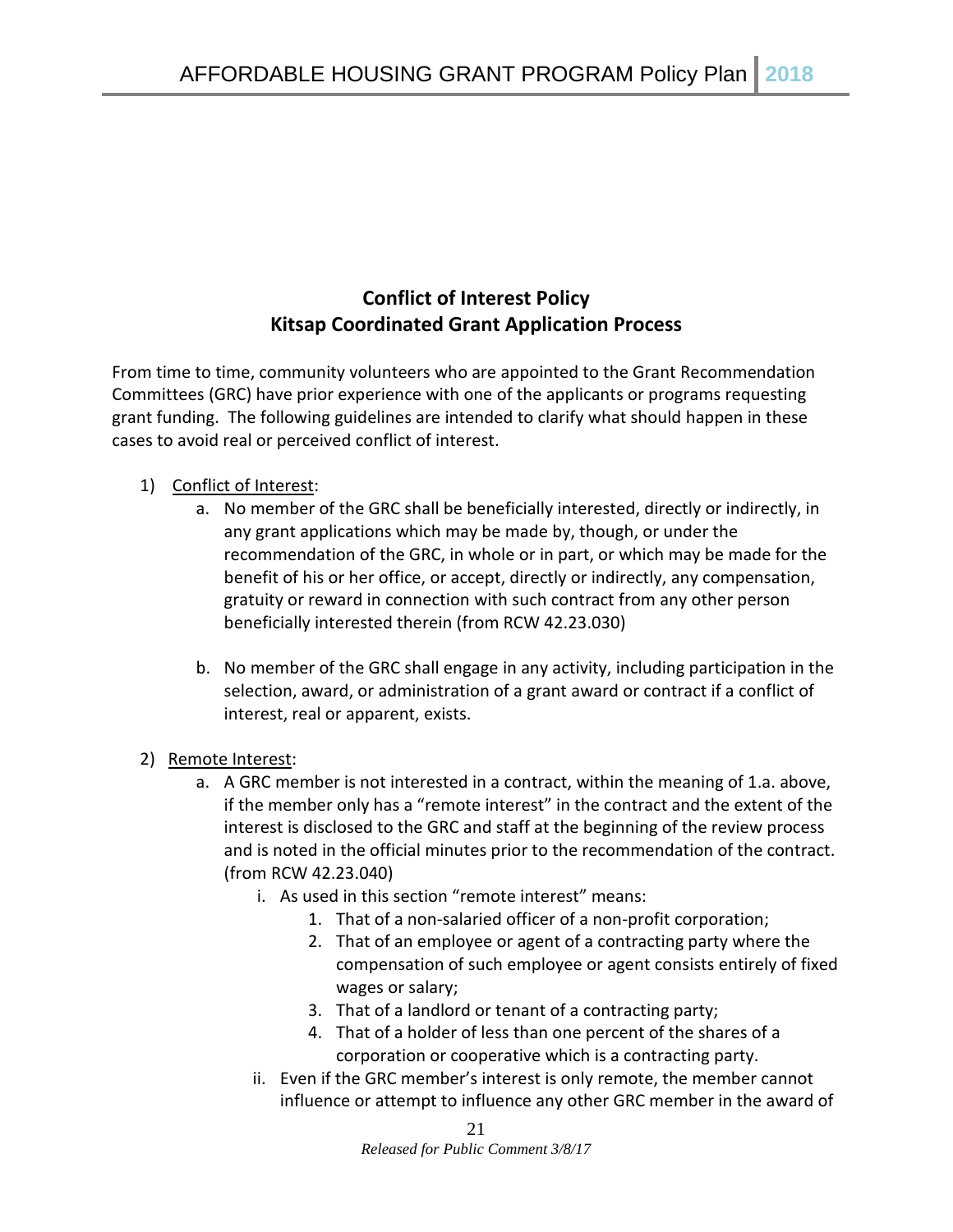a contract they are remotely interested in. For purposes of this provision, influence or attempt to influence includes any of the following:

- 1. Scoring the grant application;
- 2. Discussing the grant application with other GRC members;
- 3. Joining the audience, acting on behalf of the applicant, or interacting in any manner with members of the GRC;
- 4. GRC members should physically leave the room when the remaining GRC members discuss the matter. This removes any potential claim that the GRC member has attempted to exert undue influence over the other GRC members.
- 3) Potential Bias by Prior Association:
	- a. A GRC member may have a "potential bias by prior association" if they have had an interest or remote interest in the past, but do not meet these definitions during the time they are serving on the GRC, or who have personal prior experience with an applicant including serving as a board member in the past, being employed in the past, or being a current or past volunteer. In the event of a potential bias by prior association:
		- i. The GRC member should disclose to the GRC and staff the nature of their prior association at the beginning of the application review process.
		- ii. They should not score that grant application.
		- iii. The GRC member may be present for the interview and discussion of the grant application, but should not attempt to influence any other GRC member in the recommendation or award of a contract. If a GRC member does not feel that they can be objective for the interview and/or the discussion, they may choose to physically remove themselves.
- 4) Conflicts Disclosed. The staff should advise GRC members before the process begins that members need to disclose, in advance, any remote interest, potential bias by prior association that they have, or relatives serving as staff to any applicants. It is recommended that the disclosures be done in writing.
- 5) Voting and Recommendations.
	- a. The GRC member should recuse themselves from voting on any recommendation that would include applications in which they have a remote interest in or with whom they have a potential bias by prior association.
	- b. If the final recommendations of the GRC are consolidated into a single motion, then the GRC member may participate in the vote so long as their participation in the discussion does not influence or attempt to influence the outcome with respect to the applicant in which they have a remote interest in or with whom they have a potential bias by prior association.